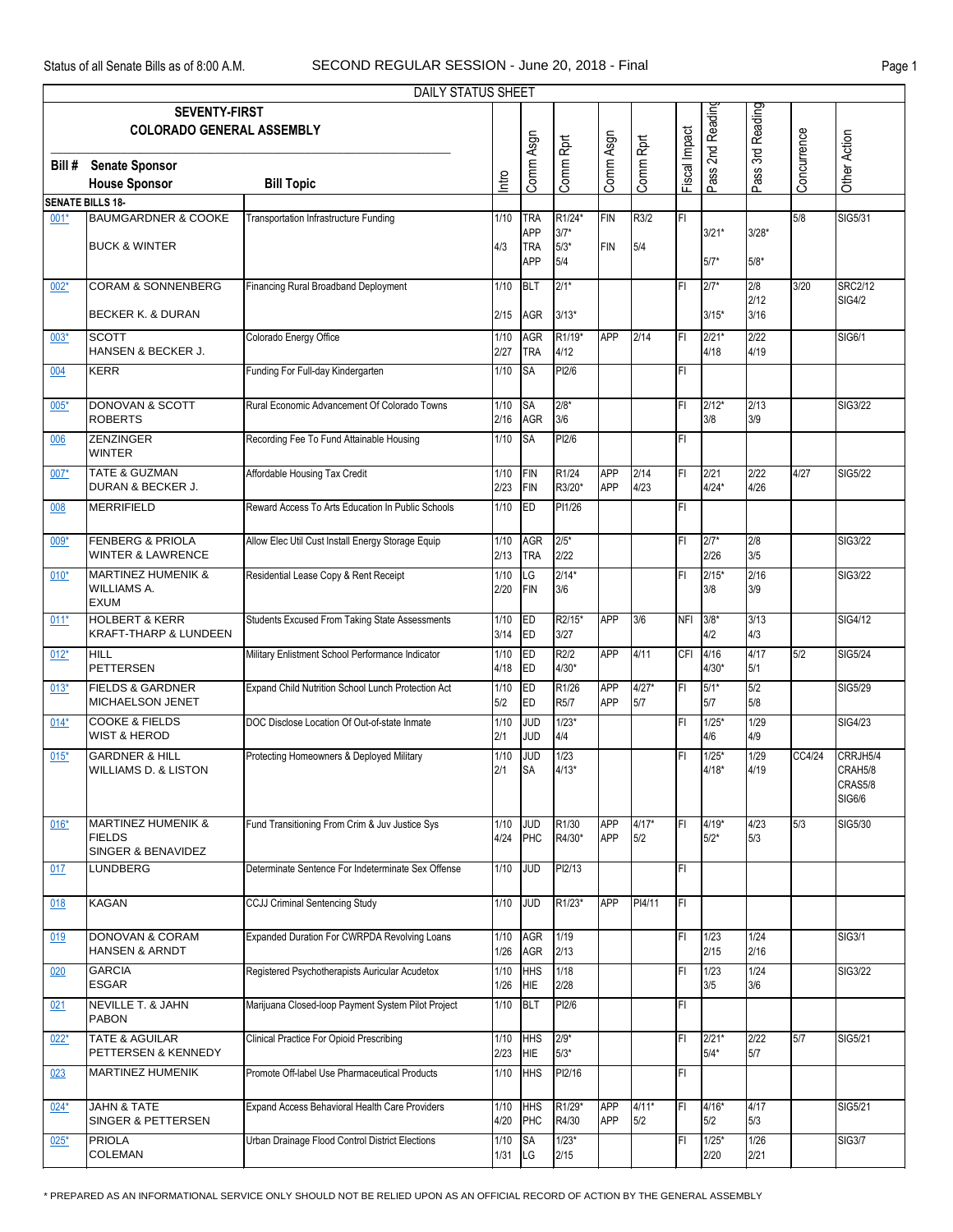|        |                                                                 | DAILY STATUS SHEET                                 |                  |                          |                             |                          |                  |               |                    |                 |             |                          |
|--------|-----------------------------------------------------------------|----------------------------------------------------|------------------|--------------------------|-----------------------------|--------------------------|------------------|---------------|--------------------|-----------------|-------------|--------------------------|
|        | <b>SEVENTY-FIRST</b>                                            |                                                    |                  |                          |                             |                          |                  |               | Pass 2nd Reading   |                 |             |                          |
|        | <b>COLORADO GENERAL ASSEMBLY</b>                                |                                                    |                  |                          |                             |                          |                  |               |                    | 3rd Reading     |             |                          |
|        |                                                                 |                                                    |                  | Comm Asgn                | Comm Rprt                   | Comm Asgn                | Comm Rprt        | Fiscal Impact |                    |                 | Concurrence | Other Action             |
| Bill#  | <b>Senate Sponsor</b>                                           |                                                    |                  |                          |                             |                          |                  |               |                    |                 |             |                          |
|        | <b>House Sponsor</b>                                            | <b>Bill Topic</b>                                  | Intro            |                          |                             |                          |                  |               |                    | Pass ?          |             |                          |
| $026*$ | <b>KAGAN</b><br><b>HEROD &amp; WILLETT</b>                      | Make Sex Offender Registration More Effective      | 1/10<br>3/2      | <b>JUD</b><br><b>JUD</b> | $2/15*$<br>$3/21*$          |                          |                  | FI            | $2/22*$<br>$4/2*$  | 2/27<br>4/3     | 4/4         | <b>SIG4/23</b>           |
| $027*$ | <b>SMALLWOOD &amp; TODD</b><br><b>KRAFT-THARP &amp; MCKEAN</b>  | <b>Enhanced Nurse Licensure Compact</b>            | $1/10$<br>$1/12$ | <b>FIN</b><br>FIN        | 1/11<br>$1/16$              | <b>APP</b><br><b>APP</b> | $1/11*$<br>1/16  | FI            | $1/11*$<br>1/16    | $1/12*$<br>1/17 |             | <b>SIG1/18</b>           |
| $028*$ | <b>SCOTT</b><br><b>BRIDGES</b>                                  | Motor Vehicle License Plate Mounting Requirements  | $1/10$<br>2/8    | <b>TRA</b><br><b>TRA</b> | $1/31*$<br>3/8              |                          |                  | FI            | $2/2*$<br>3/12     | 2/5<br>3/13     |             | SIG3/29                  |
| 029    | <b>LAMBERT &amp; GARCIA</b><br>PABON & WILLETT                  | Development of Marijuana Tracking Technology       | 1/10             | BLT                      | PI2/8                       |                          |                  | N/A           |                    |                 |             |                          |
| $030*$ | <b>HOLBERT &amp; KAGAN</b><br>FOOTE & WILLETT                   | Relocate Auto Industry Division To Title 44        | 1/10<br>1/25     | g<br><b>JUD</b>          | $1/18*$<br>2/9              |                          |                  | FI            | $1/22*$<br>2/13    | 1/23<br>2/14    |             | <b>SIG3/1</b>            |
| $031*$ | <b>GARDNER</b>                                                  | Title 12 Recodification Study One-year Extension   | 1/10             | g                        | R1/18                       | <b>APP</b>               | $4/11*$          | FI            | $4/11*$            | 4/12            |             | SIG5/29                  |
|        | <b>FOOTE</b>                                                    |                                                    | 4/17             | <b>JUD</b><br><b>APP</b> | R4/24<br>5/2                | <b>LC</b>                | R4/26            |               | 5/2                | 5/3             |             |                          |
| $032*$ | <b>GARDNER &amp; COOKE</b><br><b>FOOTE &amp; HEROD</b>          | Title 12 Relocation                                | 1/10<br>1/25     | g<br><b>JUD</b>          | $1/18*$<br>2/9              |                          |                  | FI            | $1/22*$<br>2/13    | 1/23<br>2/14    |             | <b>SIG3/1</b>            |
| $033*$ | <b>SONNENBERG</b>                                               | Animal Feeding Operation Permits Continuation      | 1/10             | <b>AGR</b>               | R1/19                       | <b>FIN</b>               | R1/24            | FL            |                    |                 |             | <b>SAD4/19</b>           |
|        |                                                                 |                                                    |                  | APP                      | $2/14*$                     |                          |                  |               | $2/15*$            | 2/16            |             | <b>HRE4/26</b>           |
|        | ARNDT & BECKER J.                                               |                                                    | 2/20             | <b>AGR</b><br><b>APP</b> | R3/13<br>4/11               | FIN                      | R4/5             |               | 4/17*              | 4/18            |             | SIG5/29                  |
| $034*$ | <b>COOKE &amp; GUZMAN</b>                                       | Relocate Title 12 Gaming To New Title 44           | $1/10$           | <b>JUD</b>               | $1/18*$                     |                          |                  | FI            | $1/22*$            | 1/23            | 2/15        | <b>SIG3/1</b>            |
|        | <b>WIST &amp; LEE</b>                                           |                                                    | 1/25             | <b>JUD</b>               | $2/9*$                      |                          |                  |               | $2/13*$            | 2/14            |             |                          |
| $035*$ | <b>GARDNER &amp; COOKE</b><br><b>WIST</b>                       | Relocate Title 24 Gambling Intercept To Title 44   | $1/10$<br>1/25   | <b>JUD</b><br><b>JUD</b> | $1/18*$<br>2/9              |                          |                  | <b>NFI</b>    | $1/22*$<br>2/13    | 1/23<br>2/14    |             | <b>SIG3/1</b>            |
| $036*$ | KAGAN<br><b>WIST</b>                                            | Relocate Title 24 Tobacco Sales Minors To Title 44 | 1/10<br>1/25     | <b>JUD</b><br><b>JUD</b> | $1/18*$<br>R2/9             | APP                      | $2/23*$          | FI            | $1/22*$<br>$2/28*$ | 1/23<br>3/5     | 3/6         | SIG3/15                  |
| 037    | <b>KAGAN</b>                                                    | Sentences For Habitual Criminals                   | 1/10             | <b>JUD</b>               | PI2/13                      |                          |                  | FI            |                    |                 |             |                          |
| $038*$ | <b>DONOVAN &amp; CORAM</b><br><b>ESGAR &amp; WILLETT</b>        | Reclaimed Water Use On Industrial Hemp             | 1/10<br>4/17     | <b>AGR</b><br>AGR        | R1/19*<br>R4/24*            | <b>APP</b><br><b>APP</b> | 4/11<br>$5/2^*$  | FI            | $4/11*$<br>$5/2*$  | 4/12<br>5/3     | 5/3         | SIG6/6                   |
| $039*$ | <b>JONES &amp; COOKE</b><br>THURLOW & EXUM                      | Continue The Wildfire Matters Review Committee     | 1/10<br>4/17     | <b>AGR</b><br>LG         | R <sub>1/19</sub><br>R4/25* | <b>APP</b><br>LC         | $4/11*$<br>R4/26 | IFL           | $4/11*$            | 4/12            | 5/3         | SIG5/18                  |
|        |                                                                 |                                                    |                  | <b>APP</b>               | 5/2                         |                          |                  |               | $5/2*$             | 5/3             |             |                          |
| 040    | <b>LAMBERT &amp; JAHN</b><br><b>SINGER</b>                      | Substance Use Disorder Harm Reduction              | 1/10             | <b>SA</b>                | PI2/15                      |                          |                  | FI            |                    |                 |             |                          |
| $041*$ | <b>CORAM &amp; BAUMGARDNER</b><br><b>SAINE &amp; ARNDT</b>      | Authorize Water Use Incidental Sand & Gravel Mines | 1/10<br>1/26     | <b>AGR</b><br>AGR        | $1/19*$<br>2/13             |                          |                  | FI            | $1/23*$<br>2/15    | 1/24<br>2/16    |             | SIG3/1                   |
| $042*$ | <b>DONOVAN &amp; CROWDER</b>                                    | Agricultural Workforce Development Program         | 1/10             | <b>AGR</b>               | R2/2                        | <b>APP</b>               | $4/11*$          | FI            | $4/16*$            | 4/17            |             | <b>SAD5/3</b>            |
|        | CATLIN & MCLACHLAN                                              |                                                    | 4/20             | AGR                      | R4/30*                      | <b>APP</b>               | $5/2*$           |               | $5/2*$             | 5/3             |             | <b>HRE5/9</b><br>SIG5/24 |
| $043*$ | <b>GRANTHAM</b><br>LUNDEEN                                      | Senate State Office Nominee Rejection Effects      | 1/10<br>4/13     | <b>SA</b><br><b>SA</b>   | 2/8<br>PI5/3                |                          |                  |               | NFI 4/9*           | 4/10            |             |                          |
| $044*$ | <b>CROWDER</b>                                                  | Veterans Employment Preference By Private Employer | 1/10             | <b>SA</b>                | 1/23                        |                          |                  | FI            | $1/25$             | 1/26            |             | <b>SAD5/3</b>            |
|        | LANDGRAF                                                        |                                                    | $1/31$           | <b>I</b> SA              | $3/9*$                      |                          |                  |               | $5/2*$             | $5/3*$          |             | HAD5/9<br>DeemedLost     |
| $045*$ | LUNDBERG<br><b>RANSOM</b>                                       | Repeal Architectural Paint Stewardship Act         | 1/10             | FIN                      | R1/25                       | <b>APP</b>               | $2/14*$          | FI            | $L2/21*$           |                 |             |                          |
| 046    | <b>MORENO</b><br><b>MICHAELSON JENET &amp;</b><br><b>WINTER</b> | Special License Plate Nonprofit Donation           | 1/10<br>2/8      | FIN<br><b>TRA</b>        | 1/31<br>3/1                 |                          |                  | FI            | 2/2<br>3/5         | 2/5<br>3/6      |             | SIG3/22                  |
| $047*$ | <b>MARBLE</b><br>SAINE                                          | Repeal Tax Credits Innovative Vehicles             | 1/10<br>3/27     | FIN<br><b>TRA</b>        | R <sub>2</sub> /7<br>PI4/19 | <b>APP</b>               | $3/13*$          | FI            | $3/21*$            | 3/23            |             |                          |
| 048    | <b>JONES</b><br><b>FOOTE</b>                                    | Protect Act Local Gov Auth Oil & Gas Facilities    | 1/10             | <b>SA</b>                | PI1/30                      |                          |                  | FI            |                    |                 |             |                          |
| 049    | <b>COURT</b><br><b>MELTON</b>                                   | Use Of Mobile Electronic Devices While Driving     | 1/10             | <b>SA</b>                | PI1/25                      |                          |                  | FI            |                    |                 |             |                          |
| $050*$ | <b>SMALLWOOD</b><br><b>COLEMAN &amp; CATLIN</b>                 | Free-standing Emergency Facility As Safe Haven     | 1/10<br>1/26     | <b>HHS</b><br>HIE        | $1/18*$<br>$2/16*$          |                          |                  | FI            | $1/22*$<br>$2/20*$ | 1/23<br>2/21    | 2/22        | <b>SIG3/7</b>            |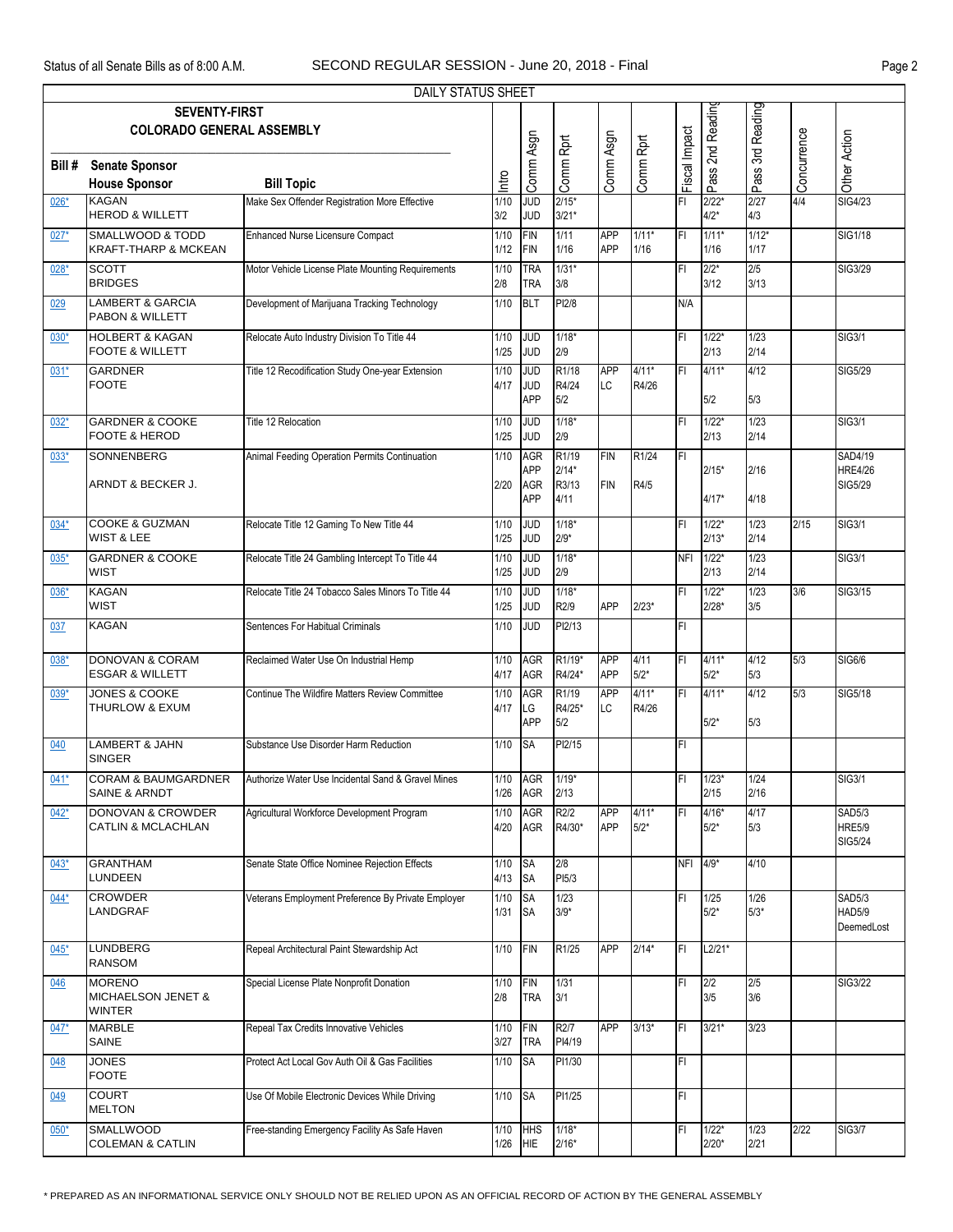|        |                                                                     | DAILY STATUS SHEET                                 |              |                                 |                             |                          |                    |                |                             |                  |             |                              |
|--------|---------------------------------------------------------------------|----------------------------------------------------|--------------|---------------------------------|-----------------------------|--------------------------|--------------------|----------------|-----------------------------|------------------|-------------|------------------------------|
|        | <b>SEVENTY-FIRST</b><br><b>COLORADO GENERAL ASSEMBLY</b>            |                                                    |              |                                 |                             |                          |                    |                | Pass 2nd Reading            | Pass 3rd Reading |             |                              |
| Bill # | <b>Senate Sponsor</b><br><b>House Sponsor</b>                       | <b>Bill Topic</b>                                  | Intro        | Comm Asgn                       | Comm Rprt                   | Comm Asgn                | Comm Rprt          | Fiscal Impact  |                             |                  | Concurrence | Other Action                 |
| 051    | <b>MERRIFIELD</b>                                                   | Prohibit Multi-burst Trigger Activators            | 1/10         | <b>SA</b>                       | PI3/20                      |                          |                    | FI             |                             |                  |             |                              |
| 052    | <b>HILL</b><br>HUMPHREY & SAINE                                     | Repeal Ammo Magazine Prohibition                   | 1/10<br>4/3  | <b>SA</b><br><b>SA</b>          | 3/20<br>PI4/26              |                          |                    | FL             | $3/28$                      | 3/29             |             |                              |
| 053    | <b>COURT</b><br><b>YOUNG</b>                                        | Primary Offense For No Safety Belt                 | 1/10         | <b>SA</b>                       | PI1/25                      |                          |                    | FL             |                             |                  |             |                              |
| $054*$ | <b>CROWDER</b><br><b>LISTON</b>                                     | Cap Fee Increases Assisted Living Residences       | 1/11<br>2/2  | <b>HHS</b><br>PHC               | $1/25*$<br>2/14             |                          |                    | FI             | $1/29*$<br>2/20             | 1/30<br>2/21     |             | <b>SIG3/1</b>                |
| $055*$ | NEVILLE T.<br>VAN WINKLE & HOOTON                                   | Increase Surcharge For Trafficking Children        | 1/11<br>2/2  | FIN<br><b>JUD</b>               | 1/24<br>4/2                 |                          |                    | FI             | 1/29<br>$4/4*$              | 1/30<br>4/5      | 4/6         | SIG4/23                      |
| $056*$ | JAHN<br>LEE & WILLETT                                               | Civil Jurisdiction Of County Courts & Filing Fees  | 1/11<br>3/15 | <b>JUD</b><br><b>JUD</b>        | R3/1*<br>$4/20*$            | <b>FIN</b>               | $3/9*$             | FI             | $3/13*$<br>$4/24*$          | 3/14<br>4/26     | 5/2         | SIG5/29                      |
| 057    | <b>KAGAN</b>                                                        | Use Of Criminal Records With Respect To Housing    | 1/11         | <b>SA</b>                       | PI2/8                       |                          |                    | FL             |                             |                  |             |                              |
| 058    | <b>FIELDS</b><br><b>CARVER</b>                                      | Failure Report Child Abuse Statute Of Limitations  | 1/11         | <b>SA</b>                       | PI2/15                      |                          |                    | FL             |                             |                  |             |                              |
| 059*   | <b>FIELDS</b><br><b>PABON</b>                                       | Public Safety Information-sharing System           | 1/11<br>4/24 | <b>JUD</b><br><b>JUD</b>        | R3/6*<br>PI5/1              | <b>APP</b>               | 4/17*              | FL             | 4/19*                       | 4/23             |             |                              |
| $060*$ | <b>CORAM</b><br><b>HAMNER</b>                                       | Protective Orders In Criminal Cases                | 1/11<br>2/2  | <b>JUD</b><br><b>JUD</b>        | $1/25*$<br>$2/28*$          |                          |                    | FI             | 1/29*<br>$3/5*$             | 1/30<br>3/6      | 3/8         | SIG3/22                      |
| 061*   | <b>SONNENBERG &amp;</b><br><b>GRANTHAM</b><br>LAWRENCE              | Reduce The State Income Tax Rate                   | 1/11<br>4/23 | <b>FIN</b><br><b>SA</b>         | R1/31<br>PI <sub>5</sub> /2 | <b>APP</b>               | $4/11*$            | FL             | $4/17*$                     | 4/19             |             |                              |
| $062*$ | <b>MORENO</b><br><b>MELTON</b>                                      | Snow Removal Service Liability Limitation          | 1/11<br>3/5  | <b>JUD</b><br><b>JUD</b>        | 2/16<br>$4/13*$             |                          |                    | FL             | 2/27<br>$4/18*$             | 3/1<br>4/19      | 4/23        | SIG5/30                      |
| 063    | <b>JONES</b><br><b>BENAVIDEZ</b>                                    | Oil Gas Higher Fin Assurance Reclamation Reqmnts   | 1/12         | <b>AGR</b>                      | PI2/2                       |                          |                    | FI             |                             |                  |             |                              |
| 064    | <b>JONES</b><br><b>FOOTE</b>                                        | Require 100% Renewable Energy By 2035              | 1/12         | <b>AGR</b>                      | PI2/2                       |                          |                    | FI             |                             |                  |             |                              |
| 065    | <b>GARDNER</b><br><b>KRAFT-THARP</b>                                | Add HMOs Life & Health Insurance Protection Assn   | 1/12         | BLT                             | PI2/20                      |                          |                    | FI             |                             |                  |             |                              |
| 066*   | SONNENBERG & GARCIA<br><b>ARNDT &amp; WIST</b>                      | Extend Operation Of State Lottery Division         | 1/12<br>2/23 | <b>AGR</b><br><b>APP</b><br>FIN | R1/25<br>2/14<br>R3/20      | <b>FIN</b><br><b>APP</b> | R1/31*<br>4/6      | F <sub>1</sub> | $2/21*$<br>4/12             | 2/22<br>4/16     |             | SIG4/30                      |
| 067*   | ZENZINGER & PRIOLA<br><b>KRAFT-THARP &amp; VAN</b><br><b>WINKLE</b> | Auction Alcohol In Sealed Container Special Events | 1/12<br>2/7  | <b>BLT</b><br><b>BUS</b>        | $1/30*$<br>2/16             |                          |                    | FI             | $2/1*$<br>2/20              | 2/2<br>2/21      |             | <b>SIG3/1</b>                |
| 068*   | <b>COOKE</b><br>VAN WINKLE & BRIDGES                                | False Reporting Of An Emergency                    | 1/12<br>3/8  | g<br>JUD                        | R1/30<br>R4/4*              | <b>APP</b><br><b>APP</b> | $2/27*$<br>$4/11*$ | FL             | $3/1*$<br>$4/23*$           | 3/5<br>4/24      | CC4/27      | CRAH5/7<br>CRAS5/8<br>SIG6/6 |
| 069*   | <b>HOLBERT &amp; ZENZINGER</b><br>GARNETT & BECKER J.               | Enforcement Statewide Degree Transfer Agreements   | 1/12<br>2/7  | ED<br>ED                        | $1/26*$<br>$2/27*$          |                          |                    | FL             | $1/31*$<br>$3/5*$           | 2/2<br>3/6       | 3/8         | <b>SIG3/22</b>               |
| $070*$ | NEVILLE T.<br><b>LEONARD &amp; HUMPHREY</b>                         | Church Property Tax Exemption                      | 1/12<br>3/13 | FIN<br><b>SA</b>                | R1/25<br>PI4/5              | APP                      | $2/27*$            | FL             | $3/5*$                      | 3/8              |             |                              |
| $071*$ | <b>JAHN &amp; CROWDER</b>                                           | Extend Substance Abuse Trend & Response Task Force | 1/12         | <b>HHS</b><br><b>APP</b>        | $1/29*$<br>$2/27*$          |                          |                    | FI             | R <sub>1/31</sub><br>$3/5*$ | 3/8              |             | <b>SIG4/26</b>               |
| 072    | <b>ESGAR</b><br><b>MORENO</b>                                       | Record Sealing Menacing And 3rd Degree Assault     | 3/12<br>1/12 | PHC<br><b>JUD</b>               | R3/21<br>PI3/8              | <b>APP</b>               | 4/6                | FL             | 4/12                        | 4/16             |             |                              |
| $073*$ | <b>SMALLWOOD</b>                                                    | Report Transfer Ownership Motor Vehicle            | 1/12         | FIN                             | $2/2*$                      |                          |                    | FI             | $2/6*$                      | $2/7*$           |             | SIG3/29                      |
| $074*$ | <b>RANSOM &amp; HEROD</b><br><b>TODD</b>                            | Designate Prader-Willi Syndrome Dev Disab          | 2/12<br>1/12 | <b>TRA</b><br><b>HHS</b>        | 3/9<br>R2/16*               | <b>APP</b>               | 2/27               | FI             | 3/13<br>$3/1*$              | 3/14<br>3/5      |             | <b>SIG4/2</b>                |
| 075    | <b>HANSEN</b><br><b>MERRIFIELD</b>                                  | Campaign Contribution Limits School Dist Dir       | 3/5<br>1/12  | PHC<br><b>SA</b>                | 3/12<br>PI2/8               |                          |                    | FI             | 3/15                        | 3/16             |             |                              |
| $076*$ | <b>ARNDT</b><br><b>LUNDBERG</b><br><b>MELTON</b>                    | <b>Ban Vote Trading</b>                            | 1/12<br>2/7  | <b>SA</b><br><b>SA</b>          | 1/30<br>$4/5*$              |                          |                    | FI             | 2/1<br>$4/13*$              | 2/2<br>4/16      | 4/18        | <b>SIG5/4</b>                |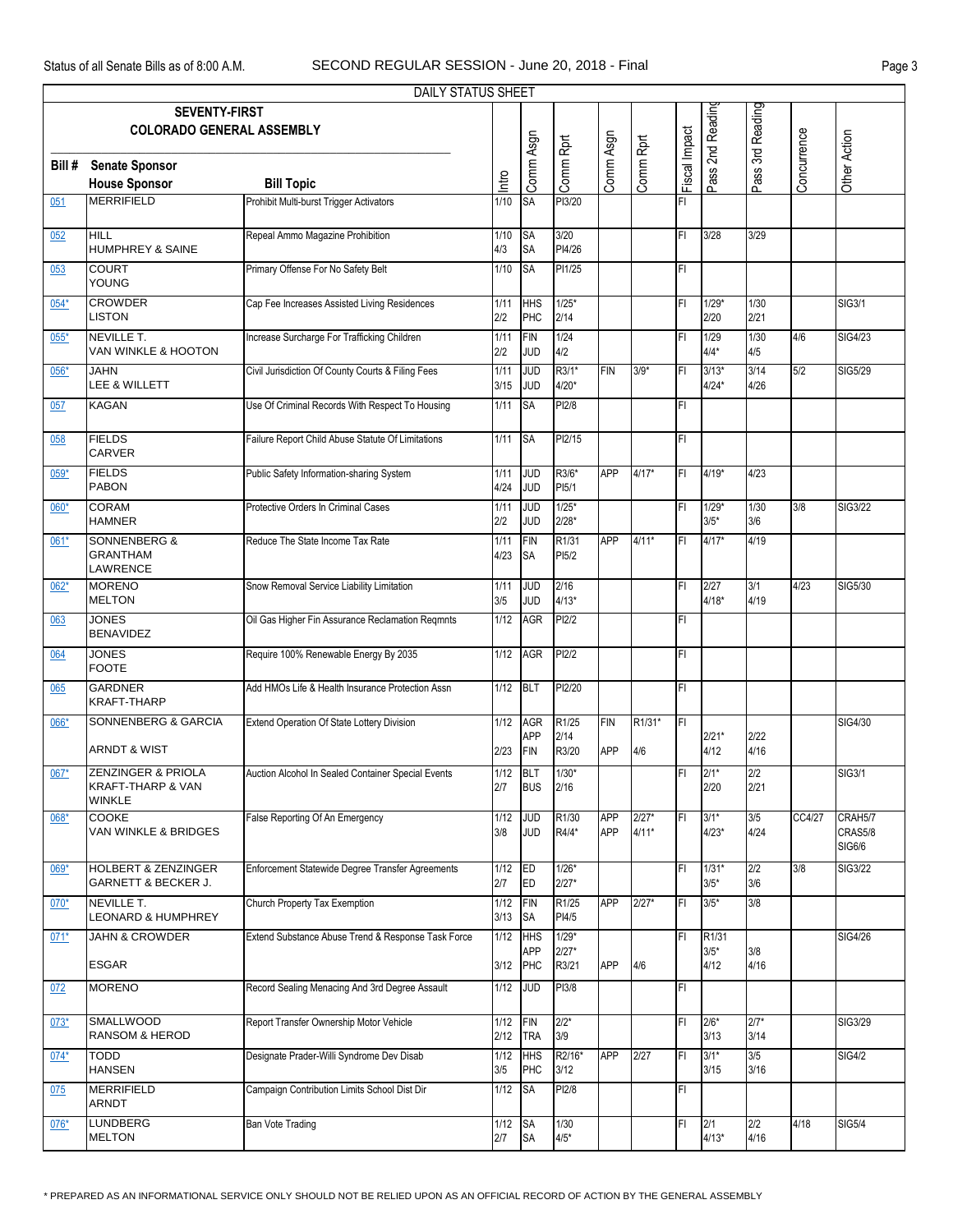|            |                                                                                 | <b>DAILY STATUS SHEET</b>                            |                |                          |                            |                          |                |                |                      |                  |               |                                                 |
|------------|---------------------------------------------------------------------------------|------------------------------------------------------|----------------|--------------------------|----------------------------|--------------------------|----------------|----------------|----------------------|------------------|---------------|-------------------------------------------------|
|            | <b>SEVENTY-FIRST</b><br><b>COLORADO GENERAL ASSEMBLY</b>                        |                                                      |                |                          |                            |                          |                |                | Pass 2nd Readin      | Pass 3rd Reading |               |                                                 |
| Bill #     | <b>Senate Sponsor</b><br><b>House Sponsor</b>                                   | <b>Bill Topic</b>                                    | Intro          | Comm Asgn                | Comm Rprt                  | Comm Asgn                | Comm Rprt      | Fiscal Impact  |                      |                  | Concurrence   | Other Action                                    |
| $077*$     | <b>CROWDER</b><br><b>REYHER &amp; VALDEZ</b>                                    | State Sales Tax Exemption For Used Motor Vehicles    | 1/12<br>4/23   | <b>FIN</b><br><b>SA</b>  | R2/2*<br>PI5/2             | <b>APP</b>               | $4/11*$        | F <sub>1</sub> | $4/17*$              | 4/19             |               |                                                 |
| 078        | <b>BAUMGARDNER</b><br><b>BECKER J.</b>                                          | Exempt Old Vehicles From Some Regis Charges          | $1/12$         | <b>TRA</b>               | PI4/25                     |                          |                | FI             |                      |                  |               |                                                 |
| $079*$     | <b>GUZMAN</b><br><b>PABON</b>                                                   | Sake Vinous Liquor CO Liquor Code                    | 1/12<br>2/20   | BLT<br><b>BUS</b>        | $2/13*$<br>$3/21*$         |                          |                | IFI            | $2/15*$<br>$3/26*$   | 2/16<br>$4/2*$   | 4/4           | SIG4/12                                         |
| 080        | <b>AGUILAR</b><br><b>LONTINE</b>                                                | Wholesale Canadian Drug Importation Program          | 1/12           | <b>SA</b>                | PI2/6                      |                          |                | FI             |                      |                  |               |                                                 |
| 081        | <b>GARCIA</b>                                                                   | <b>Emergency Medical Service Providers Licensing</b> | 1/12           | BLT                      | PI1/25                     |                          |                | FI             |                      |                  |               |                                                 |
| 082*       | ZENZINGER<br><b>KENNEDY</b>                                                     | Physician Noncompete Exemption For Rare Disorder     | 1/12<br>2/13   | <b>SA</b><br>HIE         | 2/6<br>3/14                |                          |                | IFI            | 2/8<br>$3/16*$       | 2/9<br>3/19      | 3/20          | <b>SIG4/2</b>                                   |
| 083*       | <b>LUNDBERG</b><br><b>RANSOM</b>                                                | Education Income Tax Credits For Nonpublic School    | 1/12<br>4/18   | FIN<br>ED                | R <sub>2</sub> /7<br>PI5/7 | <b>APP</b>               | 4/11*          | FI             | $4/16*$              | 4/17             |               |                                                 |
| 084        | <b>KEFALAS</b><br><b>LANDGRAF &amp; LUNDEEN</b>                                 | Protection Minor Victims Of Human Trafficking        | 1/16           | <b>HHS</b><br>JUD        | R2/16*<br>PI4/10           | <b>APP</b>               | R4/3           | IFI            |                      |                  |               |                                                 |
| 085*       | TODD<br><b>MCLACHLAN</b>                                                        | Financial Incentives For Education In Rural Areas    | 1/16<br>4/18   | ED<br>ED                 | R2/2*<br>R4/24*            | <b>APP</b><br><b>APP</b> | 4/11*<br>4/24* | ΙFΙ            | 4/16*<br>$4/24*$     | 4/17<br>4/26     | 4/27<br>CC5/1 | <b>SRC4/30</b><br>CRAH5/8<br>CRAS5/8<br>SIG5/24 |
| 086*       | LAMBERT & WILLIAMS A.<br>GINAL & RANKIN                                         | Cyber Coding Cryptology For State Records            | 1/16<br>4/10   | BLT<br><b>BUS</b>        | R2/8*<br>R4/26*            | <b>APP</b><br><b>APP</b> | $4/3*$<br>5/2  | FI             | $4/5*$<br>$5/2*$     | 4/6<br>$5/4*$    | 5/7           | SIG5/30                                         |
| 087        | <b>FENBERG</b><br>MICHAELSON JENET &<br><b>WINTER</b>                           | In-state Tuition Foreign Nationals Settled In CO     | $1/16$<br>2/14 | <b>SA</b><br>ED          | 2/6<br>3/22                |                          |                | FI             | 2/8<br>3/26          | 2/9<br>4/2       |               | SIG4/12                                         |
| 088*       | <b>GARDNER</b><br><b>BECKER K.</b>                                              | Taxation Of Retail Marijuana Sales                   | 1/16<br>2/1    | FIN<br>FIN               | 1/24<br>$2/6*$             |                          |                | ΙFΙ            | 1/29<br>$2/8*$       | 1/30<br>2/9      | 2/13          | <b>SIG2/22</b>                                  |
| 089        | <b>WILLIAMS A.</b><br><b>MELTON</b>                                             | Elements Of The Crime Of Hazing                      | 1/16           | <b>SA</b>                | PI2/15                     |                          |                | FI             |                      |                  |               |                                                 |
| $090*$     | ZENZINGER<br><b>HOOTON</b>                                                      | Terminology Referencing "Rights Of Married Women"    | 1/22<br>2/15   | <b>JUD</b><br><b>JUD</b> | $2/8*$<br>3/14             |                          |                |                | NFI 2/12*<br>3/16    | 2/13<br>3/19     |               | SIG3/29                                         |
| 091*       | <b>MARTINEZ HUMENIK</b><br><b>THURLOW</b>                                       | Modernize Behavioral Health Terminology              | 1/22<br>2/15   | <b>HHS</b><br>PHC        | $2/8*$<br>2/28             |                          |                | FI             | $2/12*$<br>3/5       | 2/13<br>3/6      |               | SIG3/15                                         |
| $092*$     | <b>MARTINEZ HUMENIK</b><br>HOOTON                                               | Update References County Depts Social Services       | 1/22<br>2/15   | <b>HHS</b><br>PHC        | $2/8*$<br>2/28             |                          |                | <b>NFI</b>     | $2/12*$<br>3/5       | 2/13<br>3/6      |               | SIG3/15                                         |
| $093*$     | <b>MORENO</b><br>ARNDT                                                          | Repeal Obsolete Medicaid Waiver Persons With AIDS    | 1/22<br>2/12   | <b>HHS</b><br>PHC        | $2/2*$<br>2/28             |                          |                | <b>NFI</b>     | $2/6*$<br>3/5        | 2/7<br>3/6       |               | <b>SIG3/22</b>                                  |
| 094*       | <b>MARTINEZ HUMENIK</b><br><b>HOOTON</b>                                        | <b>Behavioral Health Definition Sections</b>         | 1/22<br>2/15   | <b>JUD</b><br>PHC        | $2/8*$<br>2/28             |                          |                | <b>NFI</b>     | $2/12*$<br>3/5       | 2/13<br>3/6      |               | SIG3/15                                         |
| 095*       | <b>ZENZINGER &amp; MARTINEZ</b><br><b>HUMENIK</b><br><b>HOOTON &amp; MCKEAN</b> | Outdated References To "Illegitimate" Children       | 1/22<br>2/15   | <b>JUD</b><br><b>JUD</b> | $2/8*$<br>$3/14*$          |                          |                |                | NFI 2/12*<br>$3/16*$ | 2/13<br>3/19     | 3/20          | <b>SIG4/2</b>                                   |
| 096*       | <b>MARTINEZ HUMENIK</b><br><b>THURLOW</b>                                       | Modernize "Mental Retardation" Terminology           | 1/22<br>2/15   | <b>JUD</b><br>PHC        | $2/8*$<br>2/28             |                          |                |                | NFI 2/12*<br>3/5     | 2/13<br>3/6      |               | SIG3/21                                         |
| $097*$     | NEVILLE T.<br>VAN WINKLE                                                        | Concealed Handgun Carry With No Permit               | 1/22<br>3/12   | <b>SA</b><br><b>SA</b>   | R2/15<br>PI3/22            | APP                      | $2/27*$        | IFI            | $3/5*$               | 3/8              |               |                                                 |
| 098*       | TATE & ZENZINGER<br><b>HOOTON &amp; THURLOW</b>                                 | Unconstitutional Language Interest On Damages        | 1/22<br>3/2    | <b>JUD</b>               | $2/22*$<br>3/14            |                          |                | FI             | $2/26*$<br>3/16      | 2/27<br>3/19     |               | <b>SIG4/2</b>                                   |
| 099*       | <b>MERRIFIELD &amp; PRIOLA</b><br>PETTERSEN & WILSON                            | Align Early Childhood Quality Improvement Programs   | 1/22<br>2/23   | <b>IED</b>               | $2/15*$<br>3/13            |                          |                | FI             | $2/21*$<br>3/19      | 2/22<br>3/20     |               | <b>SIG4/2</b>                                   |
| <u>100</u> | NEVILLE T.<br>KRAFT-THARP & VAN<br><b>WINKLE</b>                                | Motor Vehicle Rental Charges Disclosures             | 1/22<br>2/8    | FIN<br>FIN               | 1/31<br>3/1                |                          |                | IFI            | 2/2<br>3/5           | 2/5<br>3/6       |               | SIG3/16                                         |
| 101        | <b>HOLBERT &amp; TODD</b><br><b>HAMNER &amp; VAN WINKLE</b>                     | CSU Global Campus Student Admission Criteria         | 1/22<br>2/8    | ED<br>ED                 | 2/1<br>2/27                |                          |                | FI             | 2/5<br>3/5           | 2/6<br>3/6       |               | SIG3/22                                         |
| $102*$     | TATE & ZENZINGER<br><b>HOOTON &amp; THURLOW</b>                                 | Odometer Reading Physical VIN Verification           | 1/22<br>2/13   | <b>TRA</b><br><b>TRA</b> | $2/7*$<br>3/9              |                          |                | FI             | $2/9*$<br>3/13       | 2/12<br>3/14     |               | SIG3/29                                         |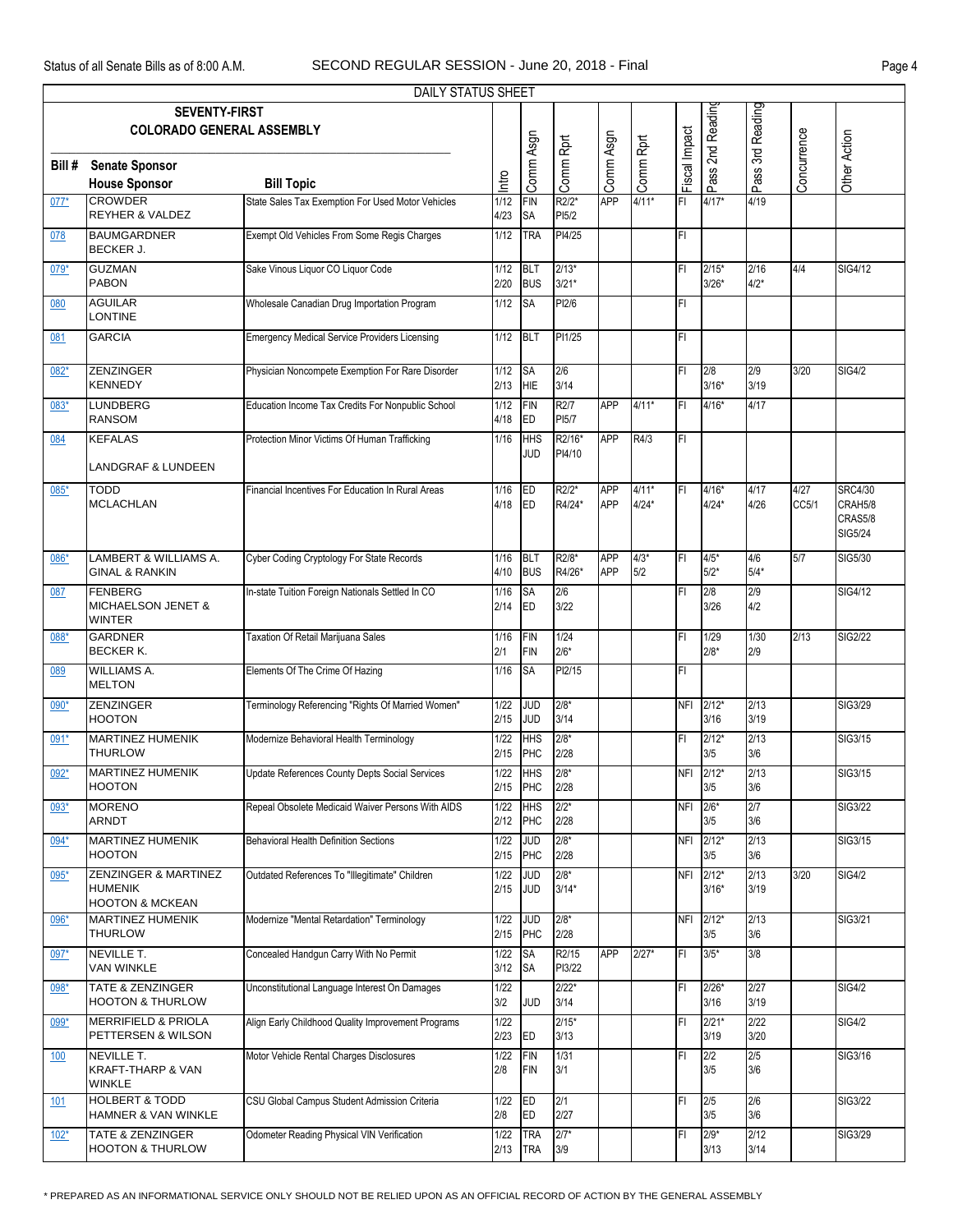|            |                                                                 | <b>DAILY STATUS SHEET</b>                          |                   |                                               |                                     |                          |                  |               |                    |                  |             |                                             |
|------------|-----------------------------------------------------------------|----------------------------------------------------|-------------------|-----------------------------------------------|-------------------------------------|--------------------------|------------------|---------------|--------------------|------------------|-------------|---------------------------------------------|
|            | <b>SEVENTY-FIRST</b>                                            |                                                    |                   |                                               |                                     |                          |                  |               |                    |                  |             |                                             |
|            | <b>COLORADO GENERAL ASSEMBLY</b>                                |                                                    |                   |                                               |                                     |                          |                  |               | Pass 2nd Reading   | Pass 3rd Reading |             |                                             |
|            |                                                                 |                                                    |                   | Comm Asgn                                     | Comm Rprt                           | Comm Asgn                | Comm Rprt        | Fiscal Impact |                    |                  | Concurrence | Other Action                                |
| Bill #     | <b>Senate Sponsor</b>                                           |                                                    |                   |                                               |                                     |                          |                  |               |                    |                  |             |                                             |
|            | <b>House Sponsor</b>                                            | <b>Bill Topic</b>                                  | Intro             |                                               |                                     |                          |                  |               |                    |                  |             |                                             |
| 103        | <b>TODD &amp; SMALLWOOD</b><br><b>KRAFT-THARP &amp; LEONARD</b> | Issuance Of Performance-based Incentives For Film  | 1/22<br>2/15      | <b>FIN</b><br><b>BUS</b>                      | 2/9<br>2/28                         |                          |                  | FI            | 2/13<br>3/5        | 2/14<br>3/6      |             | SIG3/15                                     |
| $104*$     | <b>DONOVAN</b><br><b>WILLETT &amp; MCLACHLAN</b>                | Federal Funds For Rural Broadband Deployment       | 1/22<br>2/14      | <b>BLT</b><br>FIN                             | $2/6*$<br>3/15                      |                          |                  | FI            | $2/8*$<br>3/20     | 2/9<br>3/21      |             | <b>SIG4/2</b>                               |
| 105        | <b>BAUMGARDNER</b><br><b>PABON</b>                              | Correction To HB 17-1367 Change "And" To "Or"      | 1/24<br>2/7       | BLT<br>FIN                                    | 1/30<br>2/13                        |                          |                  | <b>NFI</b>    | 2/1<br>2/16        | 2/2<br>2/23      |             | <b>SIG3/5</b>                               |
| $106*$     | <b>TATE</b><br><b>THURLOW</b>                                   | Loc Gov Pledging Sales & Use Tax Cap Improvement   | 1/29<br>2/21      | LG<br>FIN                                     | $2/14*$<br>3/21                     |                          |                  | <b>NFI</b>    | $2/15*$<br>4/2     | 2/16<br>4/3      |             | SIG4/12                                     |
| $107*$     | <b>ZENZINGER</b><br><b>THURLOW</b>                              | Repeal Nomination Vacancy Filling In Mun Elections | 1/29<br>2/21      | <b>SA</b><br><b>SA</b>                        | $2/13*$<br>3/16                     |                          |                  | FI            | $2/15*$<br>3/23    | 2/16<br>3/26     |             | <b>SIG4/9</b>                               |
| $108*$     | <b>CROWDER &amp; CORAM</b><br><b>ARNDT &amp; SINGER</b>         | Eligibility Colorado Road & Community Safety Act   | 1/29<br>3/23      | <b>SA</b><br>LG                               | R2/15*<br>R4/5                      | <b>APP</b><br><b>APP</b> | $3/20*$<br>4/11* | ΙFΙ           | $3/22*$<br>$4/17*$ | 3/23<br>4/18     |             | SAD4/19<br><b>HRE4/26</b><br><b>SIG5/29</b> |
| $109*$     | <b>GARDNER</b><br><b>GARNETT &amp; WIST</b>                     | Authorize Audio-video Communication Notarial Acts  | 1/29<br>3/27      | BLT<br><b>APP</b><br><b>JUD</b><br><b>APP</b> | R3/6*<br>$3/20*$<br>R5/4*<br>PI5/10 | <b>FIN</b><br><b>FIN</b> | R3/9<br>R5/7     | FI            | $3/20*$            | 3/21             |             | DeemedLost                                  |
| $110*$     | <b>TATE</b><br><b>ARNDT</b>                                     | Repeal State Agency Reports Of Fed Money Received  | 1/29<br>2/15      | <b>SA</b><br>FIN                              | 2/8<br>3/21                         |                          |                  | ΙFΙ           | $2/12*$<br>4/2     | 2/13<br>4/3      |             | SIG4/12                                     |
| $111*$     | <b>TATE</b><br><b>ARNDT</b>                                     | Remove Obsolete Date From State Legal Holiday Law  | 1/29<br>2/15      | <b>SA</b><br><b>SA</b>                        | 2/8<br>3/9                          |                          |                  | ΙFΙ           | $2/12*$<br>3/13    | 2/13<br>3/14     |             | SIG3/29                                     |
| 112        | <b>JAHN &amp; CROWDER</b><br><b>LAWRENCE</b>                    | Veterans Outdoor Terrain Restoration Grant Prog    | 1/29              | <b>SA</b>                                     | R2/13*                              | <b>APP</b>               | PI4/11           | FI            |                    |                  |             |                                             |
| 113        | <b>GARCIA</b><br><b>ESGAR</b>                                   | Circle Substance Use Disorder Treatment Prog       | 1/29              | <b>SA</b>                                     | PI2/8                               |                          |                  | FI            |                    |                  |             |                                             |
| 114        | <b>TODD</b><br><b>MCLACHLAN &amp; WILSON</b>                    | Suicide Prevention Enhance Student Life Skills     | 1/29              | <b>SA</b>                                     | PI2/15                              |                          |                  | ΙFΙ           |                    |                  |             |                                             |
| 115        | <b>AGUILAR</b><br><b>PETTERSEN</b>                              | Apply Stark Laws To Med Referrals Outside Medicaid | 1/29              | <b>SA</b>                                     | PI2/15                              |                          |                  | İΕL           |                    |                  |             |                                             |
| $116*$     | <b>COOKE</b><br>WILLIAMS D. & VAN WINKLE                        | Capitol Identification Card                        | 1/29<br>$3/15$ SA | FIN                                           | R2/14*<br>PI4/5                     | <b>APP</b>               | $3/6*$           | IFL           | $3/13*$            | 3/14             |             |                                             |
| 117        | <b>DONOVAN</b><br><b>HANSEN</b>                                 | Collect Long-term Climate Change Data              | 1/29              | <b>SA</b>                                     | PI2/14                              |                          |                  | FI            |                    |                  |             |                                             |
| 118        | <b>MERRIFIELD</b><br><b>ARNDT</b>                               | Local School Board Authority Over Charter Schools  | 1/29              | ED                                            | PI2/22                              |                          |                  | <b>NFI</b>    |                    |                  |             |                                             |
| $119*$     | <b>GARDNER</b><br><b>CARVER &amp; BENAVIDEZ</b>                 | False Imprisonment Of A Minor                      | 1/29<br>3/22      | <b>JUD</b><br><b>JUD</b>                      | R <sub>2</sub> /8<br>R4/20*         | <b>APP</b><br><b>APP</b> | $3/13*$<br>4/25  | FI            | $3/15*$<br>$4/27*$ | 3/19<br>4/30     | 5/2         | SIG5/29                                     |
| <u>120</u> | <b>WILLIAMS A. &amp; PRIOLA</b><br><b>JACKSON &amp; WILSON</b>  | Time Period For Tenant To Cure Unpaid Rent         | 1/29              | BLT                                           | PI2/15                              |                          |                  | FI            |                    |                  |             |                                             |
| $121*$     | <b>TATE</b><br><b>ARNDT</b>                                     | State Employee Moving & Relocation Expenses        | 1/29<br>2/15      | <b>SA</b><br><b>SA</b>                        | 2/8<br>3/9                          |                          |                  | FI            | $2/12*$<br>3/13    | 2/13<br>3/14     |             | SIG3/29                                     |
| <u>122</u> | <b>MARTINEZ HUMENIK</b><br><b>MCKEAN</b>                        | Deputy Sheriffs No P.O.S.T. Certification          | 1/29<br>2/15      | <b>JUD</b><br><b>JUD</b>                      | 2/6<br>PI4/6                        |                          |                  | FI            | 2/9                | 2/12             |             |                                             |
| $123*$     | SONNENBERG                                                      | Asbestos Trust Claims Transparency Act             | 1/29              | <b>JUD</b>                                    | 3/1                                 |                          |                  |               | $3/8*$<br>$3/28*$  | 3/23R2nd<br>3/29 |             |                                             |
|            | <b>LISTON</b>                                                   |                                                    | 4/4               | <b>JUD</b>                                    | PI4/24                              |                          |                  |               |                    |                  |             |                                             |
| <u>124</u> | <b>HILL</b><br><b>PABON</b>                                     | Imported Alcohol Beverages Waiting Period          | 1/29<br>2/13      | <b>BLT</b><br><b>BUS</b>                      | 2/6<br>2/21                         |                          |                  | FI            | 2/8<br>2/26        | 2/9<br>2/27      |             | <b>SIG3/7</b>                               |
| $125*$     | <b>GARDNER &amp; KAGAN</b><br>LEE                               | <b>Title Insurance Entity Fiduciary Duties</b>     | 1/29<br>3/1       | <b>BLT</b><br><b>BUS</b>                      | $2/15*$<br>3/9                      |                          |                  | FI            | $2/23*$<br>3/13    | $2/26*$<br>3/14  |             | SIG3/29                                     |
| 126        | <b>GRANTHAM &amp; GUZMAN</b><br>PABON & VAN WINKLE              | Traditional & Large Premium Cigars Tax Definition  | 1/29<br>2/14      | <b>BLT</b><br><b>BUS</b>                      | 2/6<br>2/21                         |                          |                  | <b>NFI</b>    | 2/8<br>4/2         | 2/9<br>L4/3      |             |                                             |
| $127*$     | MARTINEZ HUMENIK<br><b>THURLOW</b>                              | Repeal Publishing Reqmnt DOR Income Tax Rate Mods  | 1/29<br>2/15      | FIN<br>FIN                                    | $2/7*$<br>3/21                      |                          |                  | <b>NFI</b>    | $2/9*$<br>4/2      | 2/12<br>4/3      |             | SIG4/12                                     |
| <u>128</u> | <b>GARDNER</b><br><b>LISTON</b>                                 | Legislative Approval For State Agency Fee Increase | 1/29<br>2/26      | FIN<br><b>SA</b>                              | 2/14<br>PI3/15                      |                          |                  | FI            | 2/20               | 2/21             |             |                                             |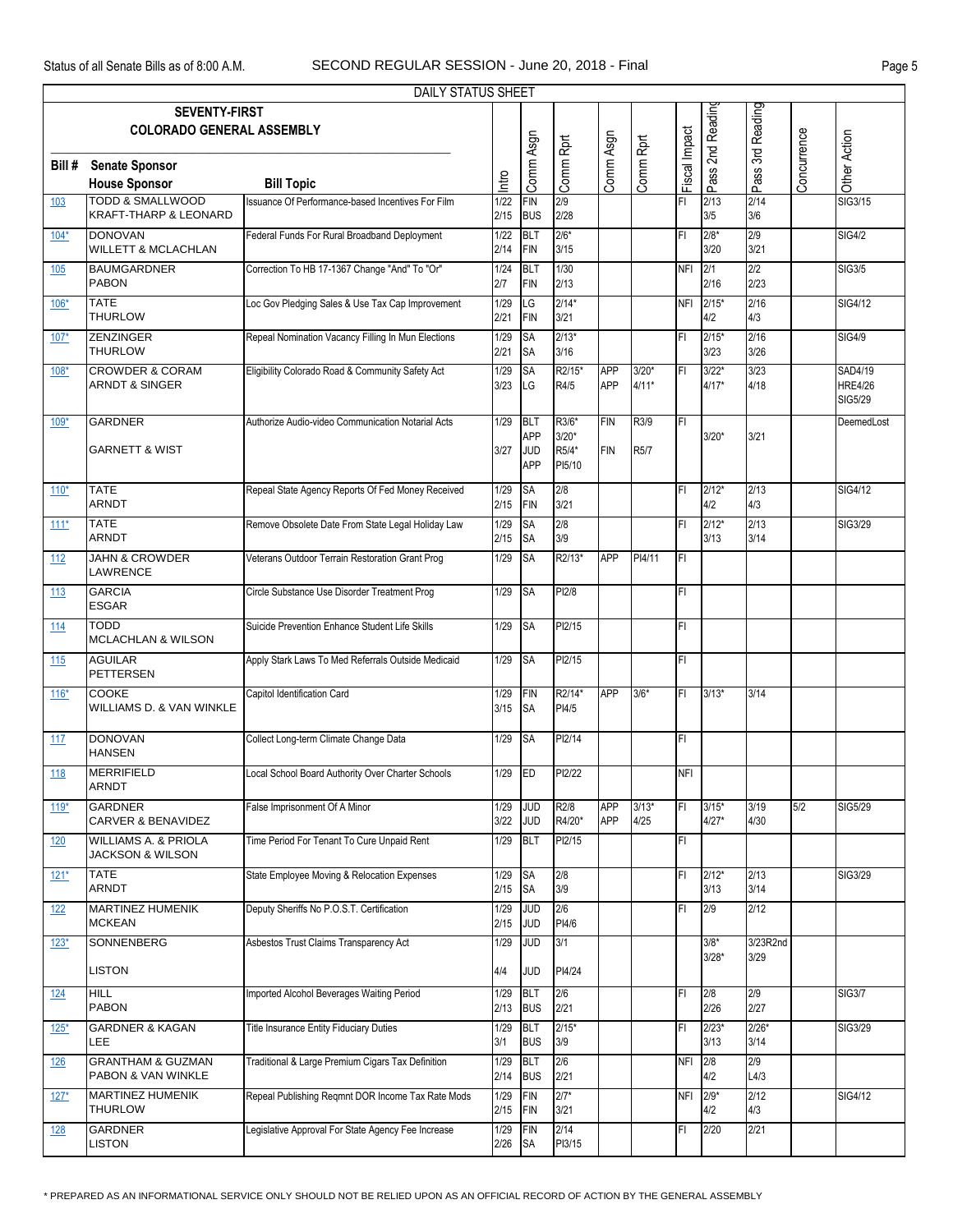|            |                                                                              | DAILY STATUS SHEET                                 |              |                                                      |                                    |                          |                   |               |                    |                  |             |                                           |
|------------|------------------------------------------------------------------------------|----------------------------------------------------|--------------|------------------------------------------------------|------------------------------------|--------------------------|-------------------|---------------|--------------------|------------------|-------------|-------------------------------------------|
|            | <b>SEVENTY-FIRST</b><br><b>COLORADO GENERAL ASSEMBLY</b>                     |                                                    |              |                                                      |                                    |                          |                   |               | 2nd Reading        | Pass 3rd Reading |             |                                           |
| Bill #     | <b>Senate Sponsor</b><br><b>House Sponsor</b>                                | <b>Bill Topic</b>                                  | Intro        | Comm Asgn                                            | Comm Rprt                          | Comm Asgn                | Comm Rprt         | Fiscal Impact | Pass?              |                  | Concurrence | Other Action                              |
| $129*$     | <b>MORENO</b><br><b>ARNDT</b>                                                | Reorganize Drugs & Med Devices Sales Tax Exemption | 1/29<br>2/22 | <b>HHS</b><br><b>FIN</b>                             | $2/9*$<br>3/21                     |                          |                   | NFI           | $2/15*$<br>4/2     | 2/16<br>4/3      |             | SIG4/12                                   |
| 130        | <b>SMALLWOOD</b><br><b>MCKEAN</b>                                            | Repeal Carrier Reporting Requirements To DOI       | 1/29<br>2/27 | <b>HHS</b><br><b>HIE</b>                             | 2/15<br>PI4/13                     |                          |                   | FI            | 2/21               | 2/22             |             |                                           |
| $131*$     | <b>TATE</b><br><b>HOOTON</b>                                                 | State Employees Group Benefits Act Modifications   | 1/29<br>2/15 | <b>HHS</b><br><b>HIE</b>                             | $2/9*$<br>3/14                     |                          |                   | FI            | $2/13*$<br>3/16    | 2/14<br>3/19     |             | <b>SIG4/2</b>                             |
| $132*$     | <b>SMALLWOOD</b><br><b>KENNEDY</b>                                           | 1332 State Waiver Catastrophic Health Plans        | 1/29<br>3/12 | <b>HHS</b><br><b>HIE</b>                             | R2/16*<br>R4/4*                    | <b>APP</b><br><b>APP</b> | $2/27*$<br>4/11   | FI            | $3/5*$<br>4/17*    | 3/8<br>4/18      | 4/19        | SIG5/3                                    |
| 133        | <b>GARDNER</b><br><b>DURAN</b>                                               | Higher Ed Certificate Performance Funding          | 1/29         | ED                                                   | PI4/2                              |                          |                   | FI            |                    |                  |             |                                           |
| $134*$     | COOKE<br><b>ARNDT</b>                                                        | PUC Deregulate Nonprofit Water Utilities           | 1/29<br>2/20 | <b>AGR</b><br><b>AGR</b>                             | $2/9*$<br>3/13                     |                          |                   |               | NFI 2/13*<br>3/15  | 2/14<br>3/16     |             | <b>SIG4/2</b>                             |
| $135*$     | <b>GARDNER</b><br><b>CARVER &amp; LEE</b>                                    | Update Colorado Code Of Military Justice           | 1/29<br>2/14 | <b>JUD</b><br><b>JUD</b>                             | $\overline{2/6}$<br>$3/14*$        |                          |                   | FI            | 2/8<br>3/16*       | $2/9*$<br>3/19   | 3/20        | <b>SIG4/2</b>                             |
| 136*       | <b>NEVILLE T.</b><br><b>KRAFT-THARP &amp; SIAS</b>                           | Health Insurance Producer Fees & Fee Disclosure    | 1/29<br>2/27 | FIN<br><b>HIE</b>                                    | 2/14<br>3/23                       |                          |                   | FI            | $2/21*$<br>4/2     | 2/22<br>4/3      |             | SIG4/12                                   |
| 137        | <b>SCOTT</b>                                                                 | <b>Grand Slam Wildlife Hunting Raffle</b>          | 1/29         | <b>FIN</b>                                           | PI2/28                             |                          |                   | FI            |                    |                  |             |                                           |
| $138*$     | <b>GARDNER &amp; KERR</b><br><b>GRAY &amp; LISTON</b>                        | Transfer Alcohol From Surrendered License          | 1/29<br>2/21 | <b>BLT</b><br><b>BUS</b>                             | $2/13*$<br>$3/9*$                  |                          |                   | FI            | $2/15*$<br>$3/13*$ | 2/16<br>3/14     | 3/15        | SIG4/2                                    |
| 139        | <b>COOKE</b><br><b>SINGER</b>                                                | Statewide Regulation Of Products With Nicotine     | 1/29         | <b>BLT</b>                                           | PI2/22                             |                          |                   | FI            |                    |                  |             |                                           |
| 140        | <b>MERRIFIELD</b>                                                            | Motor Vehicle & Vulnerable Road User Penalties     | 1/29         | <b>JUD</b>                                           | PI2/15                             |                          |                   | FI            |                    |                  |             |                                           |
| $141*$     | <b>COURT</b><br><b>WILSON &amp; HANSEN</b>                                   | Income Tax Check-off Nonprofit Donation Fund       | 1/29<br>2/27 | <b>FIN</b><br><b>FIN</b>                             | $2/16*$<br>R4/3                    | <b>APP</b>               | 4/11              | <b>CFI</b>    | $2/21*$<br>$4/17*$ | 2/22<br>4/18     | 4/27        | <b>SIG5/29</b>                            |
| 142        | <b>CROWDER &amp; KEFALAS</b><br><b>MELTON &amp; HEROD</b>                    | Pilot Project For Sustainable Communities          | 1/29         | <b>SA</b>                                            | PI2/13                             |                          |                   | FI            |                    |                  |             |                                           |
| $143*$     | <b>FENBERG &amp; CORAM</b><br><b>ARNDT &amp; WILSON</b>                      | Parks & Wildlife Measures To Increase Revenue      | 1/29<br>3/15 | FIN<br>AGR<br><b>APP</b>                             | R2/14*<br>R3/27<br>4/11            | <b>APP</b><br><b>FIN</b> | 3/6<br>R4/3       | İΕL           | $3/8*$<br>4/18     | 3/13<br>4/19     |             | <b>SIG5/4</b>                             |
| $144*$     | <b>KERR</b><br><b>WILLETT &amp; HANSEN</b>                                   | <b>Bicycle Operation Approaching Intersection</b>  | 1/29<br>2/22 | <b>SA</b><br><b>TRA</b>                              | 2/14<br>$4/6*$                     |                          |                   | FI            | $2/20*$<br>$4/12*$ | 2/21<br>4/16     | 4/18        | <b>SIG5/3</b>                             |
| $145*$     | <b>KEFALAS</b><br><b>GINAL</b>                                               | Implement Employment First Recommendations         | 1/29<br>4/20 | <b>BLT</b><br>PHC                                    | R3/1*<br>R5/1                      | <b>APP</b><br><b>APP</b> | $4/11*$<br>$5/4*$ | FI            | 4/16*<br>5/4*      | 4/17<br>5/7      | 5/7         | SIG5/18                                   |
| $146*$     | <b>KEFALAS &amp; SMALLWOOD</b><br><b>SIAS &amp; SINGER</b>                   | Freestanding Emer Depts Required Consumer Notices  | 1/29<br>3/5  | <b>HHS</b><br><b>APP</b><br><b>HIE</b><br><b>APP</b> | R2/15*<br>$2/27*$<br>R3/16*<br>4/6 | <b>FIN</b><br><b>FIN</b> | R2/21<br>R3/27    | FI            | $3/1*$<br>4/6*     | 3/5<br>4/9       | 4/10        | <b>SIG4/25</b>                            |
| <u>147</u> | <b>ZENZINGER &amp; CORAM</b><br><b>MCLACHLAN &amp; RANKIN</b>                | Educator Loan Forgiveness Program                  | 1/29         | FIN                                                  | PI2/14                             |                          |                   | FI            |                    |                  |             |                                           |
| 148        | <b>MARTINEZ HUMENIK &amp;</b><br><b>MORENO</b><br><b>LAWRENCE &amp; EXUM</b> | Med Benefits After State Empl Work-related Death   | 1/29<br>2/14 | <b>HHS</b><br>PHC                                    | 2/9<br>2/21                        |                          |                   | FI            | 2/13<br>2/23       | 2/14<br>2/27     |             | <b>SIG3/7</b>                             |
| $149*$     | <b>GARDNER</b><br><b>GRAY &amp; HEROD</b>                                    | Records Of Denver Health & Hospital Authority      | 1/29<br>2/22 | <b>HHS</b><br><b>HIE</b>                             | 2/15<br>$3/23*$                    |                          |                   | <b>NFI</b>    | 2/20<br>$4/2*$     | 2/21<br>4/3      | 4/4         | SIG4/23                                   |
| $150*$     | <b>FENBERG &amp; LUNDBERG</b><br><b>MCKEAN &amp; LEE</b>                     | Voter Regis Individuals Criminal Justice System    | 1/29<br>4/18 | <b>SA</b><br><b>SA</b>                               | R2/15*<br>R4/26                    | APP<br><b>APP</b>        | $4/11*$<br>4/27   | FI            | $4/16*$<br>4/27    | 4/17<br>4/30     |             | <b>SIG5/29</b>                            |
| $151*$     | <b>FIELDS &amp; PRIOLA</b><br><b>BUCKNER &amp; WILSON</b>                    | <b>CDE Bullying Policies Research</b>              | 1/29<br>2/23 | ED<br>ED                                             | $2/15*$<br>$3/20*$                 |                          |                   | FI            | $2/21*$<br>$3/26*$ | 2/22<br>$4/2*$   |             | <b>SAD4/3</b><br><b>HRE4/9</b><br>SIG4/23 |
| 152        | <b>AGUILAR</b><br>LONTINE                                                    | Prohibit Price Gouging On Prescription Drugs       | 1/29         | <b>SA</b>                                            | PI2/15                             |                          |                   | FI            |                    |                  |             |                                           |
| 153        | <b>KEFALAS</b>                                                               | Behavioral Health Care Related To Suicide Ideation | 1/29         | <b>SA</b>                                            | PI2/15                             |                          |                   | FI            |                    |                  |             |                                           |
| $154*$     | <b>FIELDS</b><br>SALAZAR                                                     | Juvenile Planning Committee Crossover Youth Plans  | 1/29<br>2/21 | <b>JUD</b><br><b>JUD</b>                             | 2/13<br>$4/4*$                     |                          |                   | FI            | 2/15<br>$4/6*$     | 2/16<br>4/9      | 4/10        | SIG4/25                                   |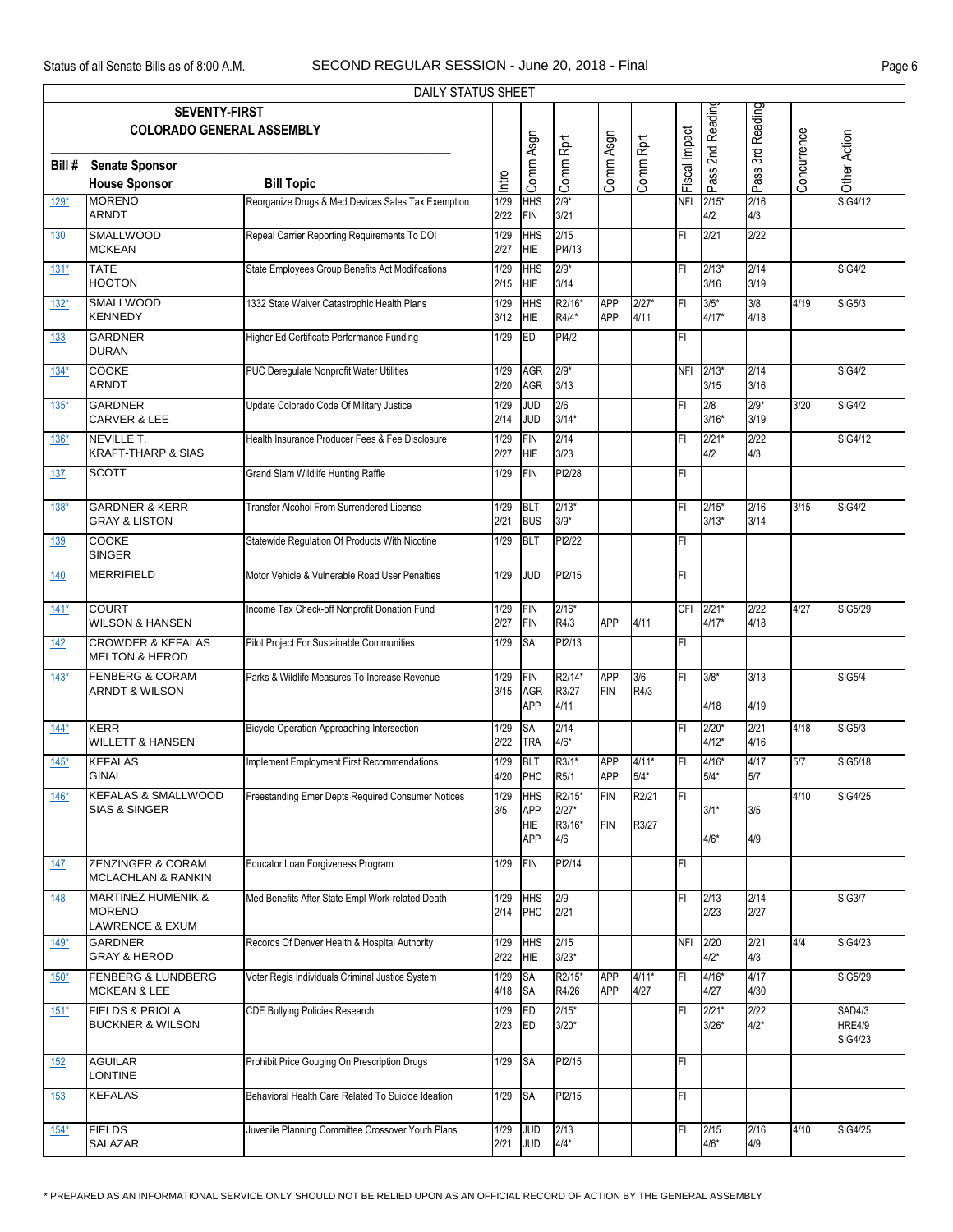|            |                                                                          | DAILY STATUS SHEET                                        |              |                                 |                              |                          |                   |               |                    |                  |              |                                       |
|------------|--------------------------------------------------------------------------|-----------------------------------------------------------|--------------|---------------------------------|------------------------------|--------------------------|-------------------|---------------|--------------------|------------------|--------------|---------------------------------------|
|            | <b>SEVENTY-FIRST</b><br><b>COLORADO GENERAL ASSEMBLY</b>                 |                                                           |              |                                 |                              |                          |                   |               | Pass 2nd Reading   | Pass 3rd Reading |              |                                       |
| Bill #     | <b>Senate Sponsor</b><br><b>House Sponsor</b>                            | <b>Bill Topic</b>                                         | Intro        | Comm Asgn                       | Comm Rprt                    | Comm Asgn                | Comm Rprt         | Fiscal Impact |                    |                  | Concurrence  | Other Action                          |
| 155        | <b>AGUILAR</b><br><b>PETTERSEN</b>                                       | <b>Hospital Community Benefits Reporting Requirements</b> | 1/29         | <b>SA</b>                       | PI2/15                       |                          |                   | FI            |                    |                  |              |                                       |
| $156*$     | <b>COOKE</b><br><b>KENNEDY</b>                                           | Publish County Financial Reports Online Annually          | 1/29<br>3/2  | <b>SA</b><br><b>SA</b>          | $2/15*$<br>$4/5*$            |                          |                   | ΙFΙ           | $2/22*$<br>4/24*   | 2/27<br>4/26     | 4/27         | V6/5                                  |
| 157        | <b>WILLIAMS A.</b><br><b>DANIELSON</b>                                   | Colorado Women's Veterans Act                             | 1/31         | <b>SA</b>                       | PI2/27                       |                          |                   | FI            |                    |                  |              |                                       |
| $158*$     | <b>CORAM &amp; GARCIA</b><br><b>DURAN &amp; CATLIN</b>                   | School Access To Interoperable Communication Tech         | 2/5<br>4/11  | ED<br>ED                        | R2/15*<br>R4/24              | <b>APP</b><br><b>APP</b> | $4/3*$<br>$4/24*$ | ΙFΙ           | $4/5*$<br>$4/24*$  | 4/6<br>4/26      | 4/27         | SIG5/16                               |
| 159        | <b>ZENZINGER</b>                                                         | Innovation Sch Operating As A Community Sch               | 2/5          | ED                              | PI3/23                       |                          |                   | <b>NFI</b>    |                    |                  |              |                                       |
| <u>160</u> | <b>LAMBERT</b><br><b>HAMNER</b>                                          | Charter Sch Induction & Alternative Licensure Prog        | 2/5<br>2/27  | ED<br>ED                        | 2/15<br>3/15                 |                          |                   | FI            | 2/21<br>3/19       | 2/22<br>3/20     |              | <b>SIG4/2</b>                         |
| <u>161</u> | <b>SMALLWOOD</b><br><b>KRAFT-THARP &amp; LANDGRAF</b>                    | Repeal Behavioral Health Transformation Council           | 2/5<br>2/27  | <b>HHS</b><br>PHC               | 2/16<br>3/21                 |                          |                   | ΙFΙ           | 2/21<br>4/2        | 2/22<br>4/3      |              | SIG4/12                               |
| <u>162</u> | <b>MARTINEZ HUMENIK</b><br><b>BUCKNER &amp; WILSON</b>                   | Substitute Placement Agency Licensure                     | 2/5<br>2/15  | <b>HHS</b><br>PHC               | 2/9<br>3/21                  |                          |                   | İΕL           | 2/13<br>3/26       | 2/14<br>4/2      |              | SIG4/12                               |
| $163*$     | <b>MARTINEZ HUMENIK &amp;</b><br><b>MERRIFIELD</b><br>PETTERSEN & WILSON | Extend Repeal Early Childhood Legislative Commn           | 2/5<br>4/23  | <b>HHS</b><br>LC<br><b>APP</b>  | R2/15<br>4/26<br>$5/2*$      | <b>APP</b><br><b>ED</b>  | $4/17*$<br>R4/30* | FI            | 4/19*<br>$5/2*$    | 4/23<br>4/23     | CC5/3<br>5/4 | <b>SRC5/4</b><br>SIG5/30              |
| $164*$     | <b>MORENO</b><br><b>THURLOW</b>                                          | Outdated Dept Human Services Reports                      | 2/5<br>2/15  | <b>HHS</b><br>PHC               | $2/9*$<br>2/28               |                          |                   | FI            | $2/13*$<br>3/5     | 2/14<br>3/6      |              | SIG3/15                               |
| 165        | <b>NEVILLE T. &amp; TODD</b><br><b>WINTER &amp; SAINE</b>                | Requirements For Public Administrators & Deputies         | 2/5<br>2/27  | FIN<br>FIN                      | 2/14<br>3/13                 |                          |                   | ΙFΙ           | 2/21<br>3/15       | 2/22<br>3/16     |              | <b>SIG4/2</b>                         |
| $166*$     | <b>CORAM</b><br><b>HEROD</b>                                             | Change Max Criminal Penalty One Year To 364 Days          | 2/5<br>4/12  | <b>JUD</b><br><b>JUD</b>        | $2/22*$<br>$4/20*$           |                          |                   | FI            | $4/10*$<br>$4/24*$ | 4/11<br>4/26     |              | <b>SAD5/7</b><br>HAD5/9<br>DeemedLost |
| $167*$     | <b>SCOTT &amp; DONOVAN</b><br><b>WINTER &amp; SAINE</b>                  | Enforce Regmnts 811 Locate Underground Facilities         | 2/12<br>4/27 | <b>TRA</b><br><b>APP</b><br>FIN | $2/23*$<br>$4/24*$<br>R4/30* | <b>FIN</b><br><b>APP</b> | R3/2*<br>5/2      | IFI           | 4/26*<br>$5/2*$    | 4/27<br>5/3      | 5/3          | SIG5/25                               |
| 168        | <b>TATE</b>                                                              | Medication-assisted Treatment Through Pharmacies          | 2/21         | BLT                             | PI4/30                       |                          |                   | IFI           |                    |                  |              |                                       |
| $169*$     | <b>GARDNER</b><br><b>CARVER</b>                                          | Offenses Against Civil & Admin Witnesses                  | 2/21<br>3/13 | <b>JUD</b><br>JUD               | 3/1<br>4/2                   |                          |                   | ΙFΙ           | 3/5<br>$4/4*$      | 3/8<br>4/5       | 4/6          | SIG4/25                               |
| $170*$     | <b>SONNENBERG</b><br><b>HANSEN &amp; MCKEAN</b>                          | Reservoir Releases For Fish & Wildlife Mitigation         | 2/21<br>3/13 | <b>AGR</b><br>AGR               | $3/1*$<br>3/20               |                          |                   | ΙFΙ           | $3/5*$<br>3/26     | 3/8<br>3/29      |              | SIG4/12                               |
| $171*$     | <b>HOLBERT &amp; WILLIAMS A.</b><br>PABON & SIAS                         | Marketplace Contractor Workers' Comp Unemployment         | 2/21<br>3/16 | BLT<br>JUD                      | $3/1*$<br>$4/13*$            |                          |                   | FI            | $3/8*$<br>LO05/10  | 3/13<br>3/13     |              | <b>SRC3/13</b><br>DeemedLost          |
| $172*$     | <b>GARDNER</b><br>LEE.                                                   | Horse Racing Licensee Alcohol & Drug Testing              | 2/21<br>3/14 | AGR<br><b>JUD</b>               | $3/1*$<br>3/21               |                          |                   |               | NFI 3/12*<br>4/2   | 3/13<br>4/3      |              | SIG4/12                               |
| <u>173</u> | <b>GARDNER</b><br><b>HEROD</b>                                           | Removal Of Vinous Liquor From Licensed Premises           | 2/21<br>3/5  | <b>BLT</b><br><b>BUS</b>        | 2/27<br>3/14                 |                          |                   | <b>NFI</b>    | 3/1<br>3/16        | 3/5<br>3/19      |              | <b>SIG4/2</b>                         |
| $174*$     | <b>GARDNER</b><br><b>SIAS</b>                                            | Serv Providers For Persons With Dev Disab                 | 2/21<br>3/14 | LG<br>PHC                       | 2/28<br>$3/28*$              |                          |                   | ΙFΙ           | 3/2<br>$4/2*$      | 3/13<br>4/3      | 4/4          | <b>SIG4/23</b>                        |
| $175*$     | <b>GARDNER</b><br>LUNDEEN                                                | Prohibit Paid Union Activity By Public Employees          | 2/21<br>3/14 | BLT<br><b>SA</b>                | $3/1*$<br>PI4/12             |                          |                   | ΙFΙ           | $3/12*$            | 3/13             |              |                                       |
| 176        | <b>CORAM</b><br>MCLACHLAN & CATLIN                                       | Board Meeting Dates SW Water Conservation Dist            | 2/21<br>3/12 | <b>AGR</b><br><b>AGR</b>        | 3/1<br>3/20                  |                          |                   | NFI 3/5       | 3/26               | 3/8<br>4/2       |              | SIG4/12                               |
| 177        | PRIOLA & TODD<br><b>BRIDGES &amp; SIAS</b>                               | Private Sch & Private Occupational Sch Bonds              | 2/21<br>3/20 | ED<br>ED                        | 3/12<br>4/12                 |                          |                   | ΙFΙ           | $3/14$<br>4/18     | 3/15<br>4/19     |              | SIG5/3                                |
| $178*$     | <b>SMALLWOOD</b><br><b>KRAFT-THARP</b>                                   | Similar Coverage Independent Commercial Vehicles          | 2/21<br>4/2  | <b>BLT</b><br><b>BUS</b>        | $3/22*$<br>4/11              |                          |                   | ΙFΙ           | 3/26*<br>4/18      | 3/27<br>4/19     |              | <b>SIG5/4</b>                         |
| $179*$     | HILL & WILLIAMS A.<br><b>HOOTON &amp; PABON</b>                          | Extend Credit For Out-of-state Tobacco Sales              | 2/21<br>3/8  | FIN<br>FIN                      | 2/28<br>3/20                 |                          |                   | ΙFΙ           | $3/2*$<br>$4/6*$   | 3/5<br>4/9       | CC4/11       | CRAH5/4<br>CRAS5/7<br>V6/1            |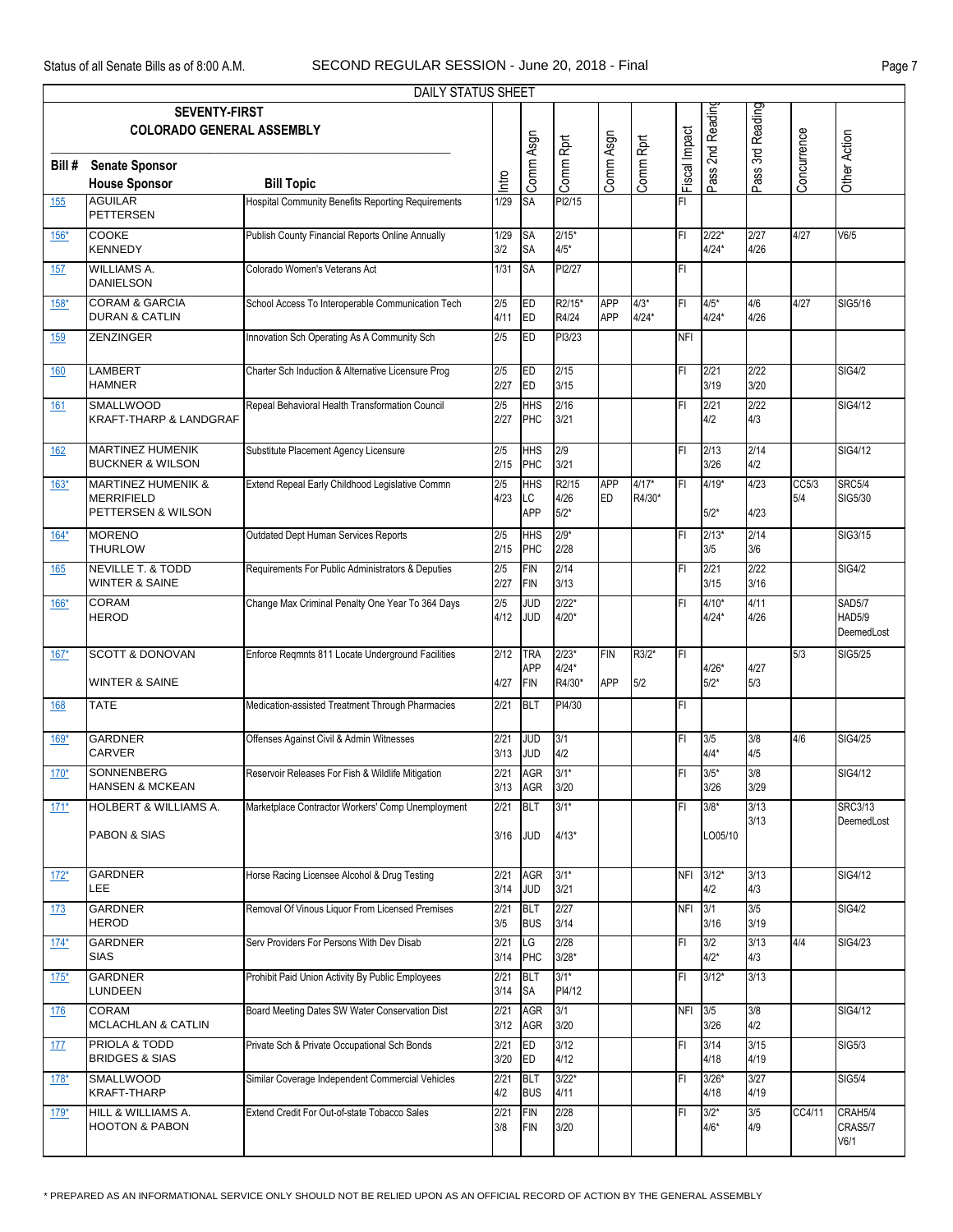|             |                                                        | DAILY STATUS SHEET                                           |              |                          |                  |                          |                |               |                   |                  |             |                |
|-------------|--------------------------------------------------------|--------------------------------------------------------------|--------------|--------------------------|------------------|--------------------------|----------------|---------------|-------------------|------------------|-------------|----------------|
|             | <b>SEVENTY-FIRST</b>                                   |                                                              |              |                          |                  |                          |                |               | Pass 2nd Reading  | Pass 3rd Reading |             |                |
|             | <b>COLORADO GENERAL ASSEMBLY</b>                       |                                                              |              |                          |                  |                          |                |               |                   |                  |             |                |
|             |                                                        |                                                              |              | Comm Asgn                | Comm Rprt        | Comm Asgn                | Comm Rprt      | Fiscal Impact |                   |                  | Concurrence | Other Action   |
| Bill #      | <b>Senate Sponsor</b>                                  |                                                              |              |                          |                  |                          |                |               |                   |                  |             |                |
|             | <b>House Sponsor</b>                                   | <b>Bill Topic</b>                                            | Intro        |                          |                  |                          |                |               |                   |                  |             |                |
| $180*$      | <b>GARDNER</b>                                         | Colorado Trust Code                                          | 2/21         | <b>JUD</b>               | $3/8*$           |                          |                | FI            | $3/12*$           | 3/13             | 4/10        | <b>SIG4/26</b> |
|             | <b>WIST &amp; GRAY</b>                                 |                                                              | 3/14         | <b>JUD</b>               | $4/4*$           |                          |                |               | $4/6*$            | 4/9              |             |                |
| 181         | <b>COOKE &amp; HOLBERT</b>                             | 4-year Motor Vehicle Emissions Inspection Cycle              | 2/26         | <b>TRA</b>               | PI4/25           |                          |                | FI            |                   |                  |             |                |
| $182*$      | <b>CORAM &amp; GUZMAN</b><br><b>CATLIN &amp; ARNDT</b> | Source Market Fee Allocation To Horse Purse Fund             | 2/26<br>3/15 | <b>AGR</b><br><b>AGR</b> | $3/9*$<br>3/20   |                          |                | ΙFΙ           | $3/13*$<br>3/26   | 3/14<br>4/2      |             | SIG4/12        |
| 183         | <b>TATE</b>                                            | Agent of Insurer Motor Vehicle Title Records                 | 2/26         | <b>BLT</b>               | 3/13             |                          |                | ΙFΙ           | 3/15              | 3/19             |             | SIG4/12        |
|             | <b>ARNDT &amp; LISTON</b>                              |                                                              | 3/22         | <b>BUS</b>               | 3/28             |                          |                |               | 4/2               | 4/3              |             |                |
| $184*$      | <b>CORAM</b><br><b>MCKEAN &amp; ESGAR</b>              | Permit Short-term Extraction Construction Material           | 3/1<br>3/15  | <b>AGR</b><br>AGR        | 3/9<br>$3/27*$   |                          |                | FI            | 3/13<br>$4/2*$    | 3/14<br>4/3      | 4/4         | SIG4/12        |
| <u>185</u>  | <b>SMALLWOOD</b><br><b>EVERETT &amp; SANDRIDGE</b>     | Deadly Force Against Intruder At A Business                  | 3/5<br>4/3   | <b>JUD</b><br><b>SA</b>  | 3/20<br>PI4/26   |                          |                | FI            | 3/28              | 3/29             |             |                |
| <u>186</u>  | <b>MARBLE</b>                                          | Allow Retail Marijuana Store To Sell Consumables             | 3/5          | <b>BLT</b>               | PI3/20           |                          |                | İΕL           |                   |                  |             |                |
|             |                                                        |                                                              |              |                          |                  |                          |                |               |                   |                  |             |                |
| $187*$      | <b>MARBLE &amp; TATE</b><br><b>ARNDT</b>               | Marijuana Waste Recycling                                    | 3/5<br>3/22  | <b>BLT</b><br>AGR        | $3/13*$<br>4/3   |                          |                | FI            | $3/15*$<br>$4/6*$ | 3/19<br>4/9      | 4/10        | SIG4/26        |
|             | <b>SONNENBERG</b>                                      | Ag Marketing Act Notices & Inclusion Of Millet               | 3/5          | <b>AGR</b>               | 3/16             |                          |                | ΙFΙ           | 3/20              | 3/21             |             | <b>SIG4/23</b> |
| 188         | ARNDT & BECKER J.                                      |                                                              | 3/23         | <b>AGR</b>               | 4/3              |                          |                |               | 4/6               | 4/9              |             |                |
| 189         | ZENZINGER & PRIOLA                                     | Alcohol Beverage Service Special Events                      | 3/5          | <b>BLT</b>               | PI3/15           |                          |                | N/A           |                   |                  |             |                |
|             |                                                        |                                                              |              |                          |                  |                          |                |               |                   |                  |             |                |
| 190         | <b>GARDNER</b>                                         | <b>Bd County Commns Delegation Land Use Decisions</b>        | 3/5          | LG                       | PI4/11           |                          |                | FI            |                   |                  |             |                |
| $191*$      | <b>GARDNER</b>                                         | Local Government Limited Gaming Impact Fund                  | 3/5          | FIN                      | R3/14*           | <b>APP</b>               | 4/11           | FI            | 4/16*             | 4/17             | 5/9         | SIG5/29        |
|             | <b>CARVER &amp; HOOTON</b>                             |                                                              | 4/20         | FIN                      | R4/30*           | <b>APP</b>               | 5/4            |               | 5/8*              | 5/9              |             |                |
| 192         | <b>MARBLE</b><br><b>BUCK</b>                           | Local Gov Liable Fracking Ban Oil & Gas Moratorium           | 3/5<br>4/3   | AGR<br><b>SA</b>         | 3/23<br>PI4/19   |                          |                | <b>CFI</b>    | 3/28              | 3/29             |             |                |
| $193*$      | <b>CORAM</b><br><b>CARVER</b>                          | Limit State Agency Occupational Regulations                  | 3/5<br>4/20  | <b>BLT</b><br><b>SA</b>  | R3/28<br>PI5/2   | <b>APP</b>               | $4/11*$        | IFI           | $4/16*$           | 4/17             |             |                |
| <u>194</u>  | <b>CORAM</b><br><b>ROBERTS &amp; WILLETT</b>           | Contributions CO Natural Resources Foundn Fund               | 3/5          | <b>FIN</b>               | PI3/14           |                          |                | ΙFΙ           |                   |                  |             |                |
| <u> 195</u> | <b>MORENO</b>                                          | Healthcare Afford & Sustain Fee Cash Fund Approps            | 3/5          | <b>APP</b>               | 3/13             |                          |                | IFI           | 3/15              | 3/19             |             | SIG4/30        |
|             | <b>RANKIN</b>                                          |                                                              | 3/22         | APP                      | 4/6              |                          |                |               | 4/12              | 4/16             |             |                |
| <u>196</u>  | NEVILLE T. & LUNDBERG<br><b>RANSOM</b>                 | Repeal Late Vehicle Registration Fee                         | 3/5<br>3/23  | FIN<br><b>SA</b>         | 3/14<br>PI4/13   |                          |                | ΙFΙ           | 3/19              | 3/20             |             |                |
| $197*$      |                                                        | SONNENBERG & CROWDER Agriculture Motor Vehicle Port Of Entry | 3/5          | <b>AGR</b>               | $3/23*$          |                          |                | İΕL           | $3/28*$           | 3/29             |             |                |
|             | LEWIS                                                  |                                                              | 4/4          | <b>SA</b>                | PI4/26           |                          |                |               |                   |                  |             |                |
| 198         | <b>SCOTT</b>                                           | Fermented Malt Beverage Expanded Malt Liquor                 | 3/7          | <b>SA</b>                | PI5/7            |                          |                | FI            |                   |                  |             |                |
| <u>199</u>  | PRIOLA & MARTINEZ                                      | Increase Penalty For Peace Officer Assaults                  | 3/12         | JUD                      | R3/28*           | FIN                      | PI4/2          | FI            |                   |                  |             |                |
|             | <b>HUMENIK</b>                                         |                                                              |              |                          |                  |                          |                |               |                   |                  |             |                |
| $200*$      | <b>TATE &amp; PRIOLA</b>                               | Mod To PERA To Eliminate Unfunded Liability                  | 3/7          | FIN                      | R3/16*           | <b>APP</b>               | $3/20*$        | ΙFΙ           | $3/26*$           | 3/27             | CC5/2       | CRAH5/9        |
|             | <b>BECKER K. &amp; PABON</b>                           |                                                              | 4/3          | FIN                      | $4/17*$          | <b>APP</b>               | $4/19*$        |               | 4/30*             | 5/1              |             | CRAS5/9        |
|             |                                                        |                                                              |              |                          |                  |                          |                |               |                   |                  |             | <b>SIG6/4</b>  |
| $201*$      | <b>PRIOLA</b>                                          | Religious Org Child Care Licensing Exemption                 | 3/12         | <b>BLT</b>               | $4/3*$           |                          |                | IFL           | $4/5*$            | 4/12             |             | <b>SRC4/12</b> |
|             | <b>COVARRUBIAS</b>                                     |                                                              | 4/17         | PHC                      | PI5/1            |                          |                |               |                   |                  |             |                |
| 202         | <b>LAMBERT</b><br><b>HAMNER</b>                        | CO Firefighting Air Corps Fund Reserve Exemption             | 3/12<br>3/23 | APP<br>APP               | 3/20<br>4/6      |                          |                | ΙFΙ           | 3/20<br>4/12      | 3/21<br>4/16     |             | SIG4/30        |
| $203*$      | <b>MARBLE</b><br><b>LONTINE</b>                        | Conflict-free Representation In Municipal Courts             | 3/12<br>4/20 | <b>JUD</b><br><b>JUD</b> | R3/29*<br>R4/30* | <b>APP</b><br><b>APP</b> | 4/11<br>$5/2*$ | ΙFΙ           | 4/16*<br>$5/2*$   | 4/17<br>5/3      | 5/4         | SIG6/1         |
| 204         | NEVILLE T.                                             | Limit RTD Discount Fare Programs                             | 3/12         | FIN                      | 3/21             |                          |                | FI            | LO05/10           |                  |             | DeemedPI       |
|             | <b>LEWIS</b>                                           |                                                              |              |                          |                  |                          |                |               |                   |                  |             |                |
| 205*        | <b>MARBLE &amp; CORAM</b>                              | Industrial Hemp Designation Agricultural Product             | 3/12         | <b>AGR</b>               | 3/23             |                          |                | ΙFΙ           | 3/27              | 3/28             | 5/2         | SIG5/29        |
|             | CATLIN & MCLACHLAN                                     |                                                              | 4/3          | AGR                      | 4/24             |                          |                |               | 4/30*             | 5/1              |             |                |
| $206*$      | PRIOLA & KERR<br><b>ARNDT &amp; WIST</b>               | Research Institutions Affordability For Residents            | 3/19<br>4/17 | ED<br>ED                 | 4/2<br>R5/2      | <b>APP</b><br>APP        | $4/11*$<br>5/4 | FI            | 4/11*<br>5/4      | 4/12<br>5/7      |             | SIG6/5         |
|             |                                                        |                                                              |              |                          |                  |                          |                |               |                   |                  |             |                |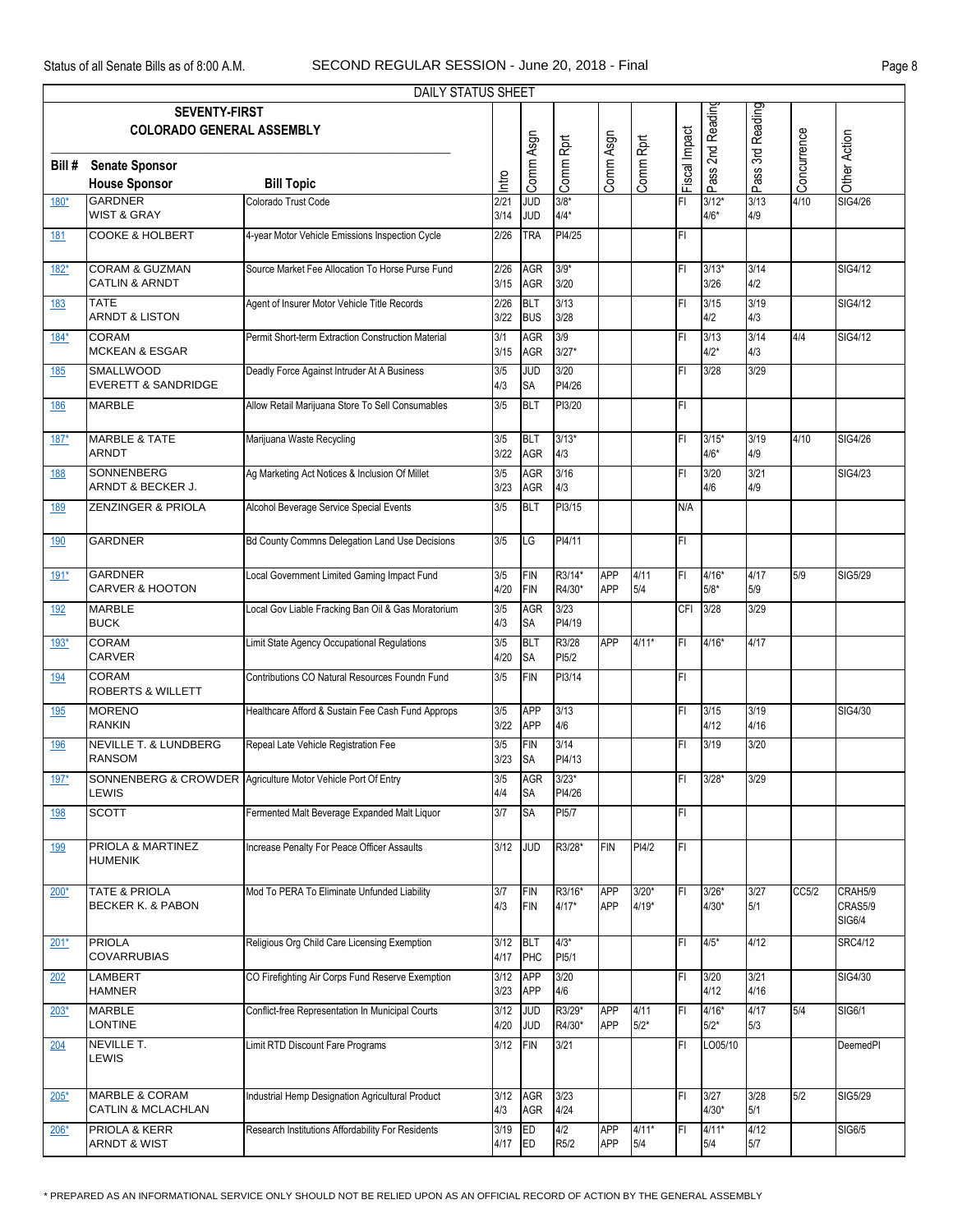## Status of all Senate Bills as of 8:00 A.M. SECOND REGULAR SESSION - June 20, 2018 - Final Page 9

|               |                                                                            | DAILY STATUS SHEET                                                                            |                    |                                        |                         |                          |                   |               |                   |                     |             |                |
|---------------|----------------------------------------------------------------------------|-----------------------------------------------------------------------------------------------|--------------------|----------------------------------------|-------------------------|--------------------------|-------------------|---------------|-------------------|---------------------|-------------|----------------|
|               | <b>SEVENTY-FIRST</b><br><b>COLORADO GENERAL ASSEMBLY</b>                   |                                                                                               |                    |                                        |                         |                          |                   |               | Pass 2nd Reading  | Pass 3rd Reading    |             |                |
| Bill #        | <b>Senate Sponsor</b><br><b>House Sponsor</b>                              | <b>Bill Topic</b>                                                                             | Intro              | Comm Asgn                              | Comm Rprt               | Comm Asgn                | Comm Rprt         | Fiscal Impact |                   |                     | Concurrence | Other Action   |
| 207           | <b>MORENO</b><br><b>RANKIN</b>                                             | DHS Indirect Cost Assessments From Cash Funds                                                 | 3/19<br>4/4        | <b>APP</b><br>APP                      | 3/27<br>4/11            |                          |                   | FI            | 4/2<br>4/18       | 4/3<br>4/19         |             | <b>SIG5/4</b>  |
| 208           | <b>ESGAR &amp; HANSEN</b>                                                  | BAUMGARDNER & KEFALAS Create Governor's Mansion Maintenance Fund                              | 3/19<br>4/9        | FIN<br>FIN                             | R3/28<br>R4/17          | <b>APP</b><br><b>APP</b> | 4/3<br>4/23       | FI            | 4/4<br>4/24       | 4/5<br>4/26         |             | SIG5/29        |
| 209           | <b>TODD &amp; MARTINEZ</b><br><b>HUMENIK</b><br><b>PABON &amp; THURLOW</b> | Modifications To Government Data Advisory Board                                               | 3/19<br>4/17       | <b>BLT</b><br><b>BUS</b>               | 4/10<br>4/24            |                          |                   | FI            | 4/11<br>4/27      | 4/12<br>4/30        |             | SIG5/29        |
| 210           | <b>TATE</b><br><b>ARNDT &amp; HOOTON</b>                                   | Amend Regulation Of Appraisal Mgmt Companies                                                  | 3/19<br>4/17       | <b>BLT</b><br><b>APP</b><br><b>BUS</b> | R3/28<br>4/11<br>R4/20  | <b>FIN</b><br><b>FIN</b> | R4/2<br>R4/30     | FI            | 4/11              | 4/12                |             | SIG5/29        |
| 211           | <b>MARBLE</b><br><b>MELTON</b>                                             | Marijuana Consumption Club License                                                            | 3/19               | <b>APP</b><br><b>BLT</b>               | 5/4<br>PI4/3            |                          |                   | FI            | 5/4               | 5/7                 |             |                |
| 212           | <b>MARTINEZ HUMENIK</b>                                                    | Increase Juror Compensation                                                                   | 3/19               | <b>JUD</b>                             | R3/29                   | <b>APP</b>               | PI5/7             | FI            |                   |                     |             |                |
| 213           | MARTINEZ HUMENIK<br><b>HEROD</b>                                           | Transfer Academic Credits For DYS Youths                                                      | 3/19<br>4/9        | ED<br>ED                               | 4/2<br>5/2              |                          |                   | NFI 4/4       | 5/2               | 4/5<br>5/3          |             | SIG5/29        |
| 214           | <b>CROWDER</b><br><b>BECKMAN</b>                                           | Request Self-sufficiency Waiver Medicaid Program                                              | 3/19               | <b>HHS</b>                             | PI4/2                   |                          |                   | FI            |                   |                     |             |                |
| 215           | <b>CROWDER &amp; CORAM</b><br><b>REYHER &amp; VALDEZ</b>                   | Additional Funding For Small Rural Schools                                                    | 3/19               | <b>IED</b>                             | PI4/26                  |                          |                   | FI            |                   |                     |             |                |
| 216           | PRIOLA & WILLIAMS A.                                                       | Alternative Fuel Vehicles Public Utilities                                                    | 3/19               | <b>TRA</b>                             | PI3/28                  |                          |                   | FI            |                   |                     |             |                |
| 217           | <b>JAHN &amp; SONNENBERG</b>                                               | Alcohol Beverage Retailer Off-site Service Permit                                             | 3/26               | <b>BLT</b>                             | PI4/23                  |                          |                   | FI            |                   |                     |             |                |
| 218           | <b>CORAM</b><br><b>ARNDT</b>                                               | CO Water Conservation Bd Construction Fund Project                                            | 3/26<br>4/17       | AGR<br><b>AGR</b>                      | R3/28<br>R4/24          | <b>APP</b><br><b>APP</b> | 4/11<br>5/2       | FI            | 4/11<br>5/2       | 4/12<br>5/3         |             | SIG5/30        |
| $219*$        | <b>TATE</b><br><b>KRAFT-THARP</b>                                          | Motor Vehicle Dealer & Manufacturer Service Rates                                             | 3/26<br>4/26       | <b>BLT</b><br><b>BUS</b>               | $4/19*$<br>$5/1*$       |                          |                   | FI            | $4/24*$<br>$5/2*$ | 4/25<br>5/3         | 5/3         | SIG5/30        |
| $220*$        | NEVILLE T.<br><b>RANSOM</b>                                                | Public Safety Protection From Sanctuary Policies                                              | 3/26<br>4/18       | <b>SA</b><br><b>SA</b>                 | $4/10*$<br>PI5/2        |                          |                   | CFI           | $4/16*$           | 4/17                |             |                |
| 221           | CORAM<br>CATLIN                                                            | <b>Elect County Commissioners By Districts</b>                                                | 3/26<br>4/18       | LG<br><b>SA</b>                        | 4/11<br>PI5/2           |                          |                   | FL            | 4/16              | 4/17                |             |                |
| $222*$        | <b>COOKE &amp; GARDNER</b><br><b>WIST</b>                                  | Reimburse AG Or DA For Rule 35 Motion Costs                                                   | 3/26<br>5/8        | g<br><b>JUD</b>                        | R4/17<br>PI5/8          | <b>APP</b>               | $5/7*$            | FI            | $5/7*$            | 5/8                 |             |                |
| $223*$        | <b>GARDNER</b><br><b>GRAY &amp; CARVER</b>                                 | Autopsy Reports Death Of A Minor                                                              | 4/2<br>4/23        | g<br><b>JUD</b>                        | $4/17*$<br>$5/4*$       |                          |                   | FI            | $4/18*$<br>$5/7*$ | 4/19<br>5/8         | 5/8         | V6/1           |
| 224           | SMALLWOOD                                                                  | Subsidization Adoption Special Needs                                                          | 4/2                | <b>HHS</b>                             | PI4/16                  |                          |                   | FI            |                   |                     |             |                |
| $225*$        | LAMBERT<br><b>HAMNER</b><br><b>LUNDBERG &amp; COOKE</b>                    | Definition Of Early College High Schools                                                      | 4/2<br>4/18        | <b>APP</b><br>ED                       | $4/11*$<br>4/30         |                          |                   | FI            | $4/16*$<br>4/30   | 4/17<br>5/1<br>4/25 |             | <b>SIG6/6</b>  |
| 226           | <b>WILLETT</b><br><b>MARTINEZ HUMENIK</b>                                  | Prohibit CO Involvement Climate Alliance<br>Pet Animal Care Facilities Act PACFA Continuation | 4/2<br>4/26<br>4/2 | <b>AGR</b><br><b>TRA</b><br><b>AGR</b> | 4/19<br>PI5/2<br>PI4/20 |                          |                   | FI<br>FI      | 4/23              |                     |             |                |
| 227           | <b>HILL</b>                                                                | Improving School Choice In Traditional Schools                                                | 4/2                | ED                                     | 4/13                    |                          |                   | FI.           | 4/17              | 4/19                |             |                |
| 228<br>$229*$ | <b>VAN WINKLE</b><br><b>MARTINEZ HUMENIK</b>                               | CDE Student Teacher Criminal History Record Checks                                            | 4/23<br>4/2        | <b>SA</b><br>ED                        | PI5/2<br>R4/18*         | <b>FIN</b>               | R4/19             | IFL           |                   |                     |             | <b>SIG5/24</b> |
|               | RANSOM & MCLACHLAN                                                         |                                                                                               | 4/27               | <b>APP</b><br><b>ED</b><br><b>APP</b>  | $4/24*$<br>R4/30<br>5/2 | <b>FIN</b>               | R <sub>5</sub> /2 |               | $4/26*$<br>5/4    | 4/27<br>5/7         |             |                |
| $230*$        | <b>MARBLE</b><br><b>SAINE &amp; GRAY</b>                                   | Modify Laws Drilling Units Pooling Orders                                                     | 4/4<br>4/24        | <b>AGR</b><br>SA                       | 4/11<br>$5/2*$          |                          |                   | FI            | 4/23<br>$5/2*$    | 4/24<br>5/3         | 5/3         | <b>SIG6/1</b>  |
| $231*$        | LAMBERT & MORENO<br><b>YOUNG</b>                                           | Transition to Community-based Services Task Force                                             | 4/5<br>4/18        | <b>APP</b><br>PHC                      | 4/11<br>R5/1*           | <b>APP</b>               | 5/2               | FI            | 4/16<br>$5/4*$    | 4/17<br>5/7         | 5/7         | SIG5/30        |
| 232           | SONNENBERG & KEFALAS<br><b>ESGAR &amp; HANSEN</b>                          | Calculation For Art In Public Places Requirement                                              | 4/9<br>4/18        | FIN<br>FIN                             | 4/12<br>4/30            |                          |                   | FI            | 4/16<br>4/30      | 4/17<br>5/1         |             | SIG5/30        |

\* PREPARED AS AN INFORMATIONAL SERVICE ONLY SHOULD NOT BE RELIED UPON AS AN OFFICIAL RECORD OF ACTION BY THE GENERAL ASSEMBLY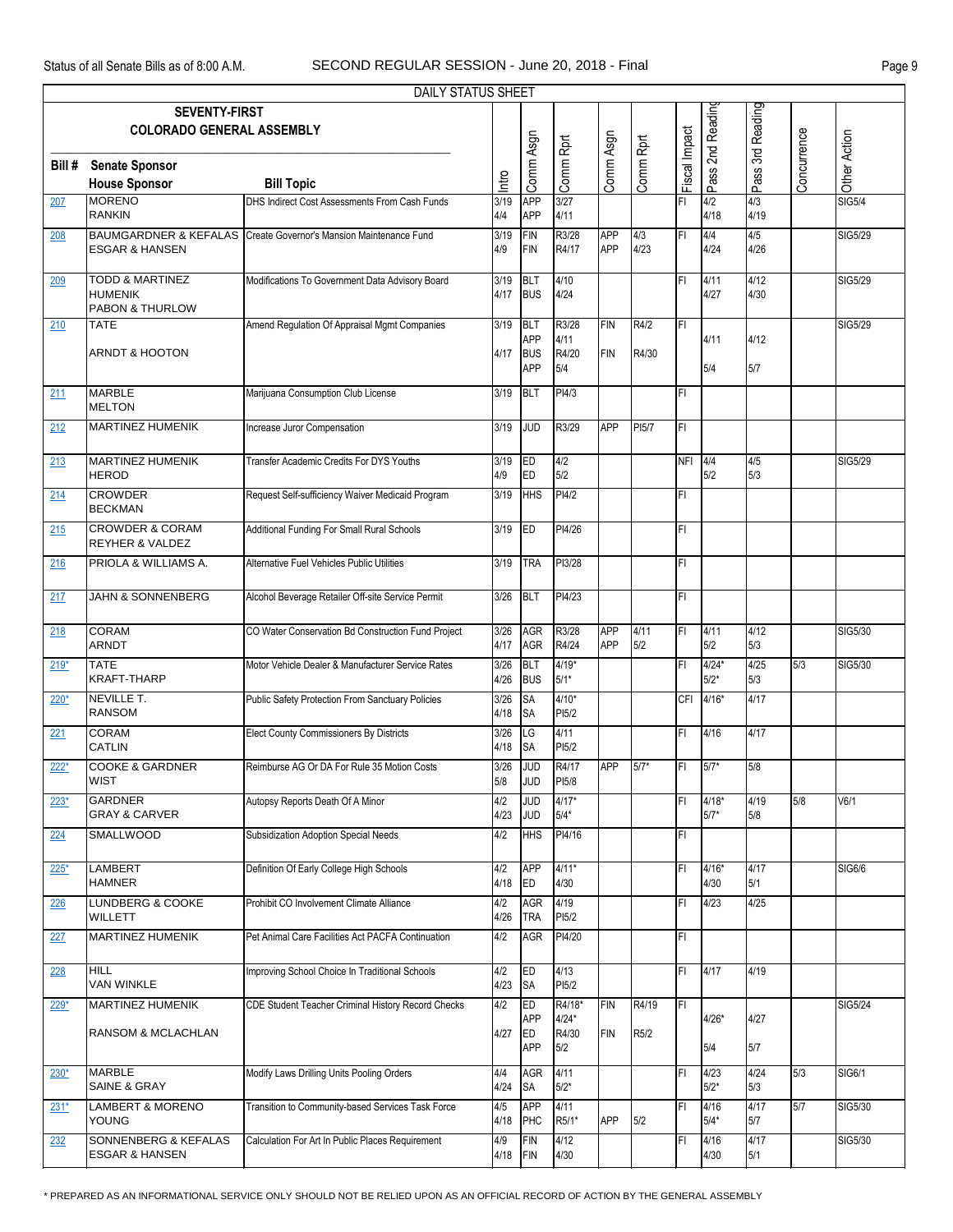|        |                                                          | <b>DAILY STATUS SHEET</b>                          |              |                          |                  |                          |                 |               |                   |                  |             |                       |
|--------|----------------------------------------------------------|----------------------------------------------------|--------------|--------------------------|------------------|--------------------------|-----------------|---------------|-------------------|------------------|-------------|-----------------------|
|        | <b>SEVENTY-FIRST</b>                                     |                                                    |              |                          |                  |                          |                 |               |                   |                  |             |                       |
|        | <b>COLORADO GENERAL ASSEMBLY</b>                         |                                                    |              |                          |                  |                          |                 |               | Pass 2nd Readin   | Pass 3rd Reading |             |                       |
|        |                                                          |                                                    |              |                          |                  |                          |                 |               |                   |                  |             |                       |
| Bill # | <b>Senate Sponsor</b>                                    |                                                    | Intro        | Comm Asgn                | Comm Rprt        | Comm Asgn                | Comm Rprt       | Fiscal Impact |                   |                  | Concurrence | Other Action          |
| $233*$ | <b>House Sponsor</b><br><b>MARBLE &amp; FENBERG</b>      | <b>Bill Topic</b><br>Elections Clean-up            | 4/9          | SA                       | $4/17*$          |                          |                 | F1            | 4/19*             | 4/23             | 5/3         | SIG5/29               |
|        | FOOTE & NEVILLE P.                                       |                                                    | 4/24         | <b>SA</b>                | R4/26*           | <b>APP</b>               | $5/2*$          |               | $5/2*$            | 5/3              |             |                       |
| $234*$ | <b>CORAM &amp; CROWDER</b>                               | Human Remains Disposition Sale Businesses          | 4/9          | <b>JUD</b>               | $4/19*$          |                          |                 | lFI.          | $4/23*$           | 4/24             | 5/7         | SIG5/30               |
|        | <b>KRAFT-THARP &amp; CATLIN</b>                          |                                                    | 4/24         | <b>HIE</b><br><b>APP</b> | R5/1*<br>$5/4*$  | <b>FIN</b>               | R5/2*           |               | $5/4*$            | 5/7              |             |                       |
| $235*$ | <b>CORAM</b>                                             | CO Industrial Hemp Research & Dev Authority        | 4/9          | <b>AGR</b>               | $4/13*$          |                          |                 | ΙFΙ           | $4/26*$           | 4/27             |             | SIG5/29               |
|        | <b>ARNDT</b>                                             |                                                    | 4/27         | AGR                      | 4/30             |                          |                 |               | 5/2               | 5/3              |             |                       |
| $236*$ | <b>NEVILLE T.</b><br>SANDRIDGE                           | Least Restrictive Regulation Profns & Occupations  | 4/9          | <b>BLT</b><br><b>SA</b>  | $4/19*$<br>PI5/3 |                          |                 | FI            | $4/23*$           | 4/24             |             |                       |
| 237    | <b>GARDNER</b>                                           | Out-of-network Providers Carriers Required Notices | 4/24<br>4/9  | <b>HHS</b>               | PI4/19           |                          |                 | İΕL           |                   |                  |             |                       |
|        | <b>ESGAR</b>                                             |                                                    |              |                          |                  |                          |                 |               |                   |                  |             |                       |
| $238*$ | <b>CROWDER</b>                                           | County Jail Prisoner Labor                         | 4/11         | LG                       | $4/18*$          |                          |                 | İΕL           | $4/23*$           | 4/24             |             |                       |
|        | VALDEZ<br><b>MARBLE</b>                                  | Animal Chiropractic Education & Reporting Reqmnts  | 4/25<br>4/11 | LG<br><b>AGR</b>         | 4/26<br>4/19     | <b>JUD</b>               | PI5/8           | İΕL           | 4/23              | 4/24             |             | SIG5/26               |
| 239    | ARNDT & BECKER J.                                        |                                                    | 4/24         | <b>AGR</b>               | 4/30             |                          |                 |               | 5/2               | 5/3              |             |                       |
| 240    | <b>GARDNER</b>                                           | Revised Uniform Unclaimed Property Act             | 4/11         | <b>JUD</b>               | PI4/26           |                          |                 | FI            |                   |                  |             |                       |
|        | <b>WIST</b>                                              |                                                    |              |                          |                  |                          |                 |               |                   |                  |             |                       |
| 241    | <b>LUNDBERG</b><br><b>HUMPHREY</b>                       | Colorado Children First Act                        | 4/12         | <b>SA</b>                | R4/24            | <b>APP</b>               | 4/26*           | FI            | L5/1              |                  |             |                       |
| $242*$ | <b>MARBLE</b>                                            | Public Official Oath Of Office                     | 4/13         | <b>SA</b>                | 4/19             |                          |                 | <b>NFI</b>    | 4/23              | 4/24             | 5/9         | <b>SRC5/9</b>         |
|        | <b>LEONARD &amp; HUMPHREY</b>                            |                                                    | 4/24         | <b>SA</b>                | 5/3              |                          |                 |               | 5/8               | $5/9*$           | 5/9         | SIG6/1                |
| $243*$ | <b>HOLBERT &amp; GUZMAN</b><br><b>ESGAR &amp; MCKEAN</b> | Retail Sales Alcohol Beverages                     | 4/16<br>5/2  | <b>SA</b><br>PHC         | R4/25*<br>R5/4*  | <b>APP</b><br><b>APP</b> | 4/26*<br>$5/7*$ | ΙFΙ           | $4/30*$<br>$5/7*$ | 5/1<br>5/8       | CC5/8       | CRAH5/9<br>CRAS5/9    |
|        |                                                          |                                                    |              |                          |                  |                          |                 |               |                   |                  |             | <b>SIG6/4</b>         |
| 244    | <b>NEVILLE T.</b>                                        | Alcohol Beverage Sale By Hotel Restaurant Licensee | 4/16         | BLT                      | PI4/30           |                          |                 | FL            |                   |                  |             |                       |
|        | <b>PABON</b>                                             |                                                    |              |                          |                  |                          |                 |               |                   |                  |             |                       |
| $245*$ | <b>COOKE</b><br><b>ARNDT</b>                             | Allow Natural Occurring Radioactive Material Rules | 4/16<br>5/4  | <b>AGR</b><br>AGR        | 4/27<br>5/7      |                          |                 | FI            | $5/2*$<br>5/7     | 5/3<br>5/8       |             | SIG6/6                |
| 246    | <b>COOKE &amp; SCOTT</b>                                 | Renewable Energy Std Repeal SB 13-252              | 4/16         | <b>SA</b>                | PI4/25           |                          |                 | FI            |                   |                  |             |                       |
|        |                                                          |                                                    |              |                          |                  |                          |                 |               |                   |                  |             |                       |
| $247*$ | <b>GARDNER</b><br><b>LANDGRAF &amp; KRAFT-THARP</b>      | Local Gov Medical Benefits In Work-related Death   | 4/16<br>4/27 | FIN<br>LG                | $4/24*$<br>5/2   |                          |                 | ΙFΙ           | $4/25*$<br>5/2    | 4/26<br>5/3      |             | SIG5/30               |
|        |                                                          |                                                    |              |                          |                  |                          |                 |               |                   |                  |             |                       |
| $248*$ | <b>MARTINEZ HUMENIK</b><br><b>LAWRENCE &amp; GRAY</b>    | Additional Revenues Urban Renewal Projects         | 4/16<br>4/26 | FIN<br>FIN               | $4/24*$<br>5/2   |                          |                 | FI            | 4/25*<br>5/2      | 4/26<br>5/3      |             | SIG5/30               |
| $249*$ | <b>GARDNER &amp; LAMBERT</b>                             | Redirection Crim Jus Behavioral Health             | 4/17         | <b>JUD</b>               | R4/30*           | <b>APP</b>               | $5/1*$          | ΙFΙ           | $5/2*$            | 5/3              | 5/7         | SIG5/30               |
|        | <b>LEE &amp; YOUNG</b>                                   |                                                    | 5/3          | <b>JUD</b>               | R5/4*            | <b>APP</b>               | $5/4*$          |               | $5/4*$            | 5/7              |             |                       |
| $250*$ | <b>GARDNER &amp; LAMBERT</b><br><b>LEE &amp; YOUNG</b>   | Jail-based Behavioral Health Services              | 4/17<br>5/3  | <b>JUD</b><br><b>JUD</b> | R4/30*<br>R5/4*  | <b>APP</b><br>APP        | $5/1*$<br>5/4   | F             | $5/2*$<br>$5/4*$  | 5/3<br>5/7       | 5/7         | <b>SIG6/6</b>         |
| $251*$ | <b>GARDNER &amp; LAMBERT</b>                             | Statewide Behavioral Health Court Liaison Prog     | 4/17         | <b>JUD</b>               | R4/30*           | <b>APP</b>               | $5/1*$          | FI            | $5/2*$            | 5/3              | 5/7         | <b>SIG6/6</b>         |
|        | LEE & YOUNG                                              |                                                    | 5/3          | <b>JUD</b>               | R5/4*            | <b>APP</b>               | 5/4             |               | $5/4*$            | 5/7              |             |                       |
| $252*$ | <b>GARDNER &amp; LAMBERT</b><br>LEE & YOUNG              | Competency to Proceed Evaluations & Services       | 4/17         | <b>JUD</b><br><b>JUD</b> | R4/30*<br>R5/4*  | <b>APP</b><br><b>APP</b> | $5/1*$<br>5/4   | F             | $5/2*$<br>$5/4*$  | 5/3<br>5/7       | CC5/7       | CRAH5/9<br>DeemedLost |
| 253    | <b>LAMBERT</b>                                           | CSTARS Acct Transfer To DRIVES Acct Effective Date | 5/3<br>4/17  | <b>APP</b>               | 4/24             |                          |                 | <b>NFI</b>    | 4/26              | 4/27             |             | SIG5/29               |
|        | <b>YOUNG</b>                                             |                                                    | 4/27         | <b>TRA</b>               | 5/3              |                          |                 |               | 5/7               | 5/8              |             |                       |
| $254*$ | <b>LAMBERT &amp; MORENO</b>                              | <b>Child Welfare Reforms</b>                       | 4/17         | <b>APP</b>               | $4/24*$          |                          |                 | FI            | $4/26*$           | 4/27             |             | <b>SIG5/18</b>        |
|        | YOUNG & RANKIN                                           |                                                    | 4/27         | PHC                      | R5/1             | <b>APP</b>               | 5/2             |               | 5/4               | 5/7              |             |                       |
| $255*$ | <b>TATE</b><br>ARNDT & HOOTON                            | Electronic Documents & Signatures Vehicle Titles   | 4/17<br>4/26 | BLT<br><b>TRA</b>        | 4/23<br>$5/3*$   |                          |                 | İΕL           | $4/25*$<br>$5/7*$ | 4/26<br>$5/8*$   | 5/8         | SIG6/6                |
| 256    | <b>SONNENBERG</b>                                        | Leases Public Lands State Board Land Commissioners | 4/17         | <b>SA</b>                | PI4/26           |                          |                 | FI            |                   |                  |             |                       |
|        |                                                          |                                                    |              |                          |                  |                          |                 |               |                   |                  |             |                       |
| 257    | <b>PRIOLA</b>                                            | Penalty For Driving Under Restraint                | 4/17 SA      |                          | PI4/25           |                          |                 | FL            |                   |                  |             |                       |
| $258*$ | <b>SCOTT &amp; GARDNER</b>                               | Speedy Trial Exclude Court Continuance Time        | 4/17         | <b>JUD</b>               | 4/30             |                          |                 | FI            | $5/2*$            | 5/4              |             |                       |
|        | <b>LUNDEEN</b>                                           |                                                    | 5/4          | JUD                      | PI5/8            |                          |                 |               |                   |                  |             |                       |
| $259*$ | <b>SMALLWOOD</b><br><b>PABON</b>                         | Local Government Retail Marijuana Taxes            | 4/17<br>4/30 | FIN<br>LG                | R4/25*<br>R5/2   | <b>APP</b><br><b>APP</b> | $4/26*$<br>5/4  | FI            | $4/27*$<br>$5/7*$ | 4/30<br>5/8      | CC5/8       | CRAH5/9<br>CRAS5/9    |
|        |                                                          |                                                    |              |                          |                  |                          |                 |               |                   |                  |             | SIG6/6                |

\* PREPARED AS AN INFORMATIONAL SERVICE ONLY SHOULD NOT BE RELIED UPON AS AN OFFICIAL RECORD OF ACTION BY THE GENERAL ASSEMBLY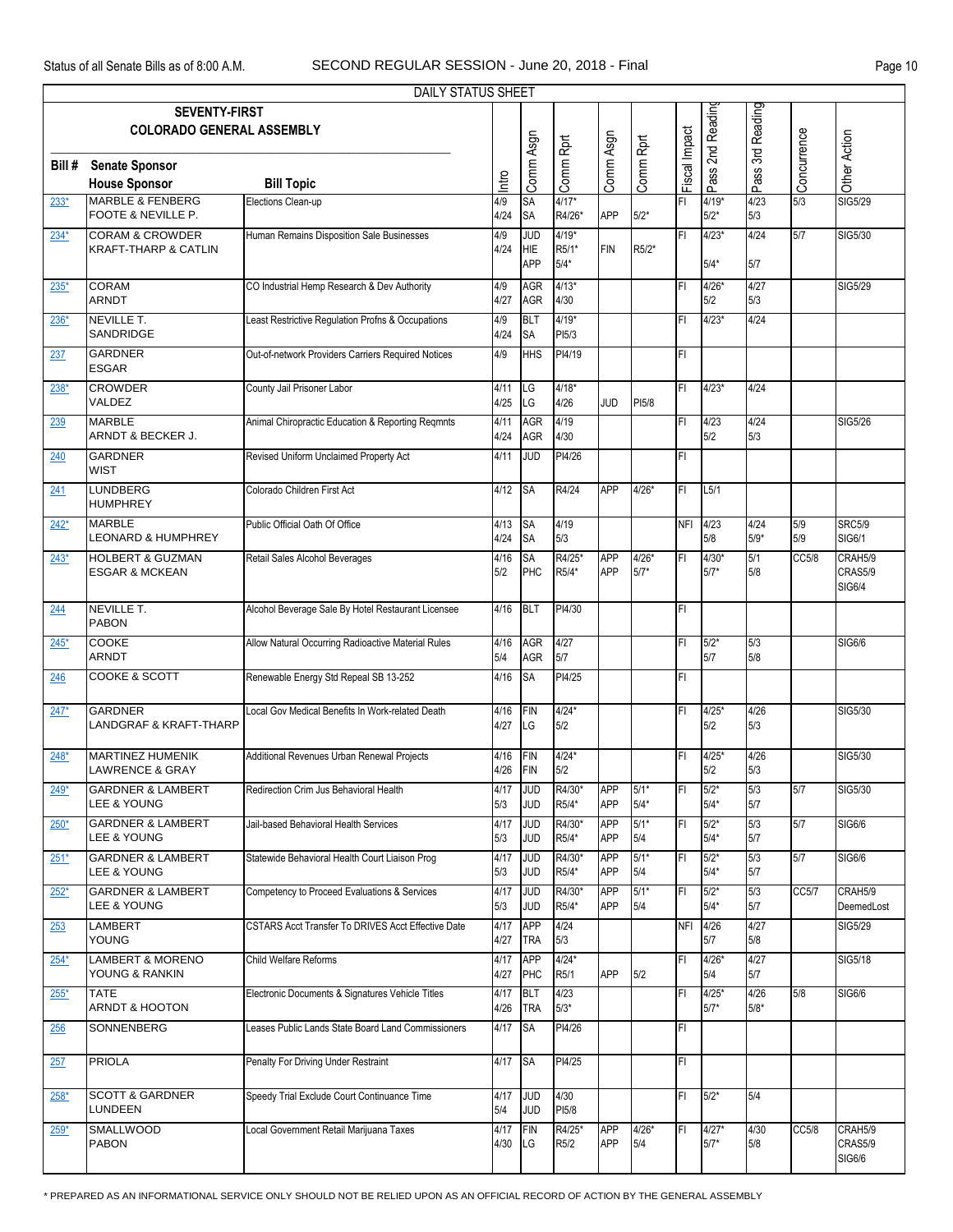|        |                                                                        | <b>DAILY STATUS SHEET</b>                         |                 |                          |                       |                          |                |                |                   |                  |             |               |
|--------|------------------------------------------------------------------------|---------------------------------------------------|-----------------|--------------------------|-----------------------|--------------------------|----------------|----------------|-------------------|------------------|-------------|---------------|
|        | <b>SEVENTY-FIRST</b><br><b>COLORADO GENERAL ASSEMBLY</b>               |                                                   |                 |                          |                       |                          |                |                | Pass 2nd Readin   | Pass 3rd Reading |             |               |
| Bill # | <b>Senate Sponsor</b>                                                  |                                                   |                 | Comm Asgn                | Comm Rprt             | Comm Asgn                | Comm Rprt      | Fiscal Impact  |                   |                  | Concurrence | Other Action  |
|        | <b>House Sponsor</b>                                                   | <b>Bill Topic</b>                                 | Intro           |                          |                       |                          |                |                |                   |                  |             |               |
| $260*$ | <b>HILL</b>                                                            | Sunrise Review New Private Occupational Schools   | 4/17            | ED                       | R4/25*                | <b>FIN</b>               | R4/26*         | FI             |                   |                  |             |               |
|        | WILLIAMS D.                                                            |                                                   | 5/3             | <b>APP</b><br><b>SA</b>  | $4/27*$<br>PI5/8      |                          |                |                | $5/1*$            | 5/2              |             |               |
| 261    | <b>MARBLE</b><br><b>HOOTON &amp; RANSOM</b>                            | Med Marijuana Condition Opiates Prescribed For    | 4/19            | <b>SA</b>                | 4/24                  |                          |                | FI             | 4/27              | L4/30            |             |               |
| $262*$ | <b>GARDNER</b><br><b>DURAN &amp; BRIDGES</b>                           | Higher Ed Targeted Master Plan Funding            | 4/19<br>5/8     | FIN<br>APP               | R4/24*<br>$5/8*$      | <b>APP</b>               | $5/7*$         | FI             | $5/7*$<br>5/8*    | 5/8<br>$5/9*$    | 5/9         | SIG5/29       |
| $263*$ | <b>MARTINEZ HUMENIK</b><br>SINGER & LANDGRAF                           | Pilot Prog Court Approval Treatment Med In Jails  | 4/20<br>5/7     | <b>SA</b><br><b>JUD</b>  | $4/30*$<br>PI5/8      |                          |                | FI             | $5/2*$            | 5/3              |             |               |
| 264    | <b>GARDNER</b><br>LUNDEEN                                              | Prohibit Public School Teacher Strikes            | 4/20            | <b>SA</b>                | PI5/1                 |                          |                | FI             |                   |                  |             |               |
| 265    | <b>HILL</b>                                                            | Child Care Savings Account Income Tax Benefits    | 4/20            | <b>SA</b><br>APP         | R4/30*<br>PI5/2       | <b>FIN</b>               | R5/1           | FI             |                   |                  |             |               |
| 266*   | LUNDBERG<br><b>YOUNG</b>                                               | <b>Controlling Medicaid Costs</b>                 | 4/20<br>4/30    | <b>APP</b><br>APP        | 4/24<br>5/2           |                          |                | FI             | $4/27*$<br>$5/2*$ | 4/30<br>5/3      | 5/3         | SIG5/29       |
| 267    | <b>KEFALAS &amp; BAUMGARDNER</b><br><b>BECKER J. &amp; HANSEN</b>      | Create Justice Center Maintenance Fund            | 4/20<br>4/30    | FIN<br>APP               | R4/24<br>5/4          | <b>APP</b>               | 4/26           | FI             | 4/27<br>5/4       | 4/30<br>5/7      |             | <b>SIG6/6</b> |
| 268*   | <b>SCOTT &amp; MORENO</b><br><b>MCLACHLAN</b>                          | Design Bid Build Highway Project Contract Awards  | 4/20<br>5/1     | <b>TRA</b><br><b>TRA</b> | 4/25<br>$5/2*$        |                          |                | <b>NFI</b>     | 4/27<br>$5/4*$    | 5/1<br>5/7       | 5/7         | SIG5/29       |
| $269*$ | <b>NEVILLE T. &amp; MORENO</b><br><b>NEVILLE P. &amp; BRIDGES</b>      | School Security Disbursement Program              | 4/20<br>5/2     | FIN<br>ED                | R4/24<br>R5/7         | <b>APP</b><br><b>APP</b> | 4/26<br>5/7    | FI             | 4/30<br>$5/7*$    | 5/1<br>5/8       | 5/8         | <b>SIG6/6</b> |
| $270*$ | JAHN & NEVILLE T.<br>PETTERSEN & WIST                                  | Behavioral Health Crisis Transition Referral Prog | 4/20<br>5/4     | <b>SA</b><br>PHC         | R4/30*<br>R5/8        | <b>APP</b><br><b>APP</b> | $5/3*$<br>5/8  | FI             | $5/3*$<br>5/8     | 5/4<br>5/9       |             | SIG5/21       |
| $271*$ | <b>MARBLE</b><br><b>PABON</b>                                          | Improve Funding For Marijuana Research            | 4/20<br>5/2     | FIN<br><b>AGR</b>        | R4/26*<br>R5/7*       | <b>APP</b><br>APP        | $4/27*$<br>5/7 | FI             | $5/1*$<br>$5/7*$  | 5/2<br>5/8       | 5/8         | SIG5/30       |
| $272*$ | <b>MARTINEZ HUMENIK &amp;</b><br>TODD<br><b>CARVER &amp; MCLACHLAN</b> | Crisis And Suicide Prevention Training Grant Prog | 4/20<br>5/7     | HHS<br>PHC               | R4/26<br>R5/8         | <b>APP</b><br><b>APP</b> | $5/4*$<br>5/8  | FI             | $5/4*$<br>5/8     | 5/7<br>5/9       |             | SIG5/30       |
| $273*$ | GARDNER<br><b>CARVER</b>                                               | Senior Property Tax Exemption Medical Necessity   | 4/25 FIN<br>5/4 | <b>SA</b>                | R5/1*<br>PI5/8        | <b>APP</b>               | 5/2            | $\overline{H}$ | $5/3*$            | 5/4              |             |               |
| $274*$ | LAMBERT & MORENO<br>BENAVIDEZ & WILSON                                 | Implement Prison Utilization Studies              | 4/27<br>5/7     | <b>SA</b><br><b>JUD</b>  | R5/1<br>PI5/8         | <b>APP</b>               | $5/2*$         | FL             | $5/3*$            | $5/4*$           |             |               |
| 275    | <b>SCOTT &amp; TODD</b><br><b>SAINE &amp; MELTON</b>                   | Evaluate Prerequisites Seaplane Operation In CO   | 4/27<br>5/4     | <b>SA</b><br>AGR         | 5/1<br>PI5/7          |                          |                | FI.            | 5/3               | 5/4              |             |               |
| $276*$ | <b>LUNDBERG &amp; LAMBERT</b><br><b>HAMNER &amp; YOUNG</b>             | Increase General Fund Reserve                     | 4/27<br>5/8     | <b>APP</b><br><b>APP</b> | $5/4*$<br>5/8         |                          |                | FI             | $5/7*$<br>5/8     | 5/8<br>5/9       |             | SIG6/1        |
| $277*$ | NEVILLE T.<br>PABON & VAN WINKLE                                       | Virtual Currency Exemption Money Transmitters Act | 4/27            | FIN                      | $5/1*$                |                          |                | FI             | $5/3*$            | L5/7             |             |               |
| $278*$ | PRIOLA & MARTINEZ<br><b>HUMENIK</b><br><b>COVARRUBIAS</b>              | Increase Penalty For First Responder Assaults     | 4/27            | <b>FIN</b>               | R5/1*                 | <b>APP</b>               | $5/2*$         | FI             | $L5/7*$           |                  |             |               |
| 279    | LAMBERT                                                                | Marijuana Certification Technology                | 4/27            | FIN                      | PI5/3                 |                          |                | FI             |                   |                  |             |               |
| 280*   | LAMBERT<br><b>HAMNER</b>                                               | Tobacco Litigation Settlement Cash Fund Transfer  | 5/3<br>5/8      | <b>APP</b><br><b>APP</b> | $5/4*$<br>5/8         |                          |                | FI             | $5/7*$<br>5/8     | 5/8<br>5/9       |             | SIG6/6        |
|        | SENATE CONCURRENT RESOLUTIONS 18-                                      |                                                   |                 |                          |                       |                          |                |                |                   |                  |             |               |
| 001    | MERRIFIELD<br>ARNDT                                                    | Repeal Of The State Board Of Education            | 4/3             | <b>SA</b><br>FIN         | PI4/26                | <b>ED</b>                |                | FI             |                   |                  |             |               |
| 002    | <b>GARDNER</b><br>LANDGRAF                                             | No Bail Illegal Aliens Committing Serious Crimes  | 4/9             | <b>SA</b>                | 4/24                  |                          |                |                | CFI 4/26          | L4/27            |             |               |
| $003*$ | <b>MARBLE &amp; FENBERG</b><br><b>SAINE &amp; PABON</b>                | Change Industrial Hemp To A Statutory THC Limit   | 4/11<br>4/24    | <b>SA</b><br>AGR         | 4/17<br>4/30          |                          |                |                | CFI 4/19*<br>5/2  | 4/23<br>5/3      |             | A5/3          |
| $004*$ | <b>GRANTHAM &amp; FENBERG</b><br>DURAN & NEVILLE P.                    | <b>Congressional Redistricting</b>                | 4/18            | <b>SA</b><br><b>APP</b>  | R4/23<br>4/27<br>R5/3 | LC<br>APP                | R4/26<br>5/4   | FI             | 4/27<br>5/4       | $4/30*$          |             | A5/7          |
|        |                                                                        |                                                   | 4/30            | <b>SA</b>                |                       |                          |                |                |                   | 5/7              |             |               |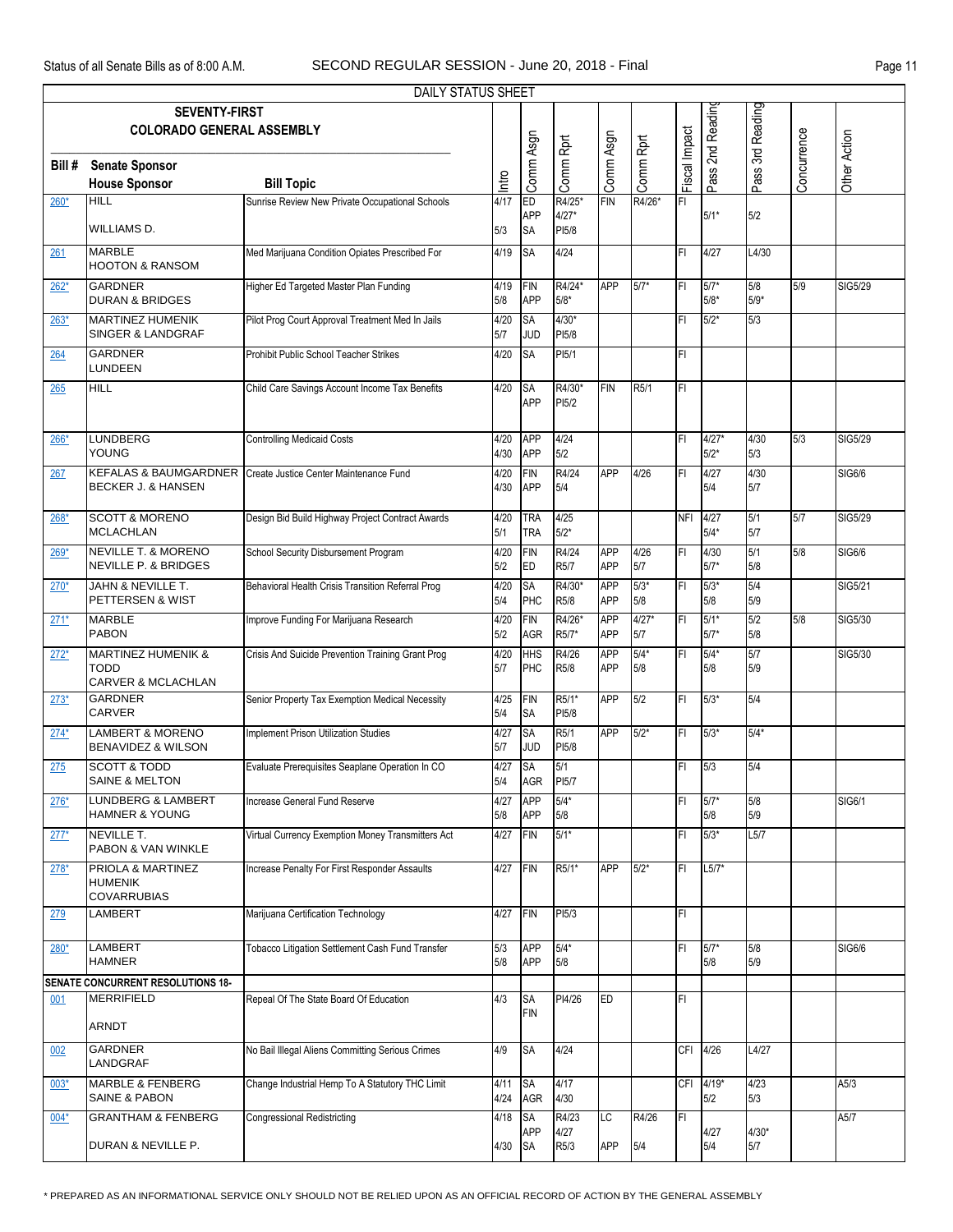| ٦ρ<br>ιC<br>٠<br>n |  |
|--------------------|--|
|--------------------|--|

| DAILY STATUS SHEET                       |                                                               |                                                   |              |                         |               |            |           |               |                  |                |             |                  |
|------------------------------------------|---------------------------------------------------------------|---------------------------------------------------|--------------|-------------------------|---------------|------------|-----------|---------------|------------------|----------------|-------------|------------------|
| Pass 3rd Reading<br><b>SEVENTY-FIRST</b> |                                                               |                                                   |              |                         |               |            |           |               |                  |                |             |                  |
|                                          | <b>COLORADO GENERAL ASSEMBLY</b>                              |                                                   |              |                         |               |            |           |               | Pass 2nd Reading |                |             |                  |
|                                          |                                                               |                                                   |              | Comm Asgn               | Comm Rprt     | Comm Asgn  | Comm Rprt | Fiscal Impact |                  |                | Concurrence | SiOther Action   |
| Bill #                                   | <b>Senate Sponsor</b>                                         |                                                   |              |                         |               |            |           |               |                  |                |             |                  |
|                                          | <b>House Sponsor</b>                                          | <b>Bill Topic</b>                                 | Intro        |                         |               |            |           |               |                  |                |             |                  |
| $005*$                                   | <b>GRANTHAM &amp; FENBERG</b>                                 | Legislative Redistricting                         | 4/18         | SA                      | R4/23         | LC         | R4/26     | FI            |                  |                | 5/7         |                  |
|                                          | DURAN & NEVILLE P.                                            |                                                   |              | <b>APP</b><br><b>SA</b> | 4/27<br>R5/3* | <b>APP</b> |           |               | 4/27<br>$5/4*$   | $4/30*$<br>5/7 |             | A5/7             |
|                                          |                                                               |                                                   | 4/30         |                         |               |            | 5/4       |               |                  |                |             |                  |
|                                          | <b>SENATE JOINT MEMORIALS 18-</b>                             |                                                   |              |                         |               |            |           |               |                  |                |             |                  |
| 001                                      | <b>JONES &amp; BAUMGARDNER</b><br><b>SINGER &amp; THURLOW</b> | Memorialize Congress To Fund Wildfire Response    | $1/10$       |                         |               |            |           | N/A           |                  | 1/16           |             | A1/22            |
|                                          |                                                               |                                                   | 1/19         |                         |               |            |           |               |                  | 1/22           |             |                  |
| 002                                      | <b>JONES</b><br><b>FOOTE</b>                                  | <b>Eliminate Energy Subsidies</b>                 | 1/12         | <b>AGR</b>              | PI1/25        |            |           | N/A           |                  |                |             |                  |
|                                          | <b>GARCIA</b>                                                 | New Veterans Admin Hospital In Southern CO        |              |                         |               |            |           | N/A           |                  |                |             | A2/14            |
| 003                                      | <b>COVARRUBIAS &amp; ESGAR</b>                                |                                                   | 2/5<br>2/12  |                         |               |            |           |               |                  | 2/7<br>2/14    |             |                  |
| 004                                      | <b>GARCIA</b>                                                 | Memorialize Former Congressman Ray Kogovsek       | 2/5          |                         |               |            |           | N/A           |                  | 2/6            |             | A2/9             |
|                                          | <b>ESGAR</b>                                                  |                                                   | 2/6          |                         |               |            |           |               |                  | 2/9            |             |                  |
| 005                                      | <b>MORENO</b>                                                 | Free & Fair Elections                             | 4/11         | <b>SA</b>               | PI4/26        |            |           | N/A           |                  |                |             |                  |
|                                          | <b>PABON &amp; ARNDT</b>                                      |                                                   |              |                         |               |            |           |               |                  |                |             |                  |
| 006                                      | <b>GRANTHAM &amp; CROWDER</b>                                 | Memorialize Former Senator Ken Kester             | 4/25         |                         |               |            |           | N/A           |                  | 5/1            |             | A5/8             |
|                                          | <b>LEWIS &amp; REYHER</b>                                     |                                                   | 5/1          |                         |               |            |           |               |                  | 5/8            |             |                  |
| 007                                      | <b>LAMBERT &amp; FIELDS</b>                                   | Stand Up Armored Brigade Combat Team Fort Carson  | 4/30         |                         |               |            |           | N/A           |                  | 5/1            |             | A5/4             |
|                                          | <b>LANDGRAF &amp; LEE</b>                                     |                                                   | 5/1          |                         |               |            |           |               |                  | 5/4            |             |                  |
|                                          | <b>SENATE JOINT RESOLUTIONS 18-</b>                           |                                                   |              |                         |               |            |           |               |                  |                |             |                  |
| 001                                      | <b>HOLBERT</b><br><b>BUCKNER</b>                              | G. A. Salary Ranges                               | 1/10         |                         |               |            |           | N/A           |                  | 1/10           |             | A1/12            |
|                                          |                                                               |                                                   | $1/10$       |                         |               |            |           |               |                  | $1/12$         |             |                  |
| 002                                      | MARBLE & WILLIAMS A.<br><b>BUCK &amp; HEROD</b>               | Commemorate Doctor Martin Luther King Junior      | 1/11<br>1/12 |                         |               |            |           | N/A           |                  | 1/12<br>$1/12$ |             | A1/12            |
|                                          | <b>BAUMGARDNER</b>                                            |                                                   |              |                         |               |            |           |               |                  | 1/17           |             |                  |
| 003                                      | <b>ARNDT</b>                                                  | Water Projects Eligibility Lists                  | 1/12<br>1/22 | <b>AGR</b>              | 1/25          |            |           | N/A           |                  | 1/29           |             | A1/29<br>SIG2/13 |
|                                          |                                                               |                                                   |              |                         |               |            |           |               |                  |                |             |                  |
| 004                                      | <b>SONNENBERG &amp; FIELDS</b>                                | <b>Missing Persons Day</b>                        | 2/2          |                         |               |            |           | N/A           |                  | 2/2            |             | A2/5             |
|                                          | LAWRENCE                                                      |                                                   | 2/5          |                         |               |            |           |               |                  | 2/5            |             |                  |
| 005                                      | <b>GARDNER</b>                                                | Approval Of U.S.S. Colorado Ship's Crest Donation | 2/12         |                         |               |            |           | N/A           |                  | 2/13           |             | A2/27            |
|                                          | <b>LISTON &amp; LONTINE</b>                                   |                                                   | 2/20         |                         |               |            |           |               |                  | 2/27           |             |                  |
| 006                                      | <b>GARCIA &amp; HILL</b>                                      | Intl Assn Fire Fighters 100th Anniversary         | 2/27         |                         |               |            |           | N/A           |                  | 2/28           |             | A2/28            |
|                                          | <b>EXUM &amp; PABON</b>                                       |                                                   | 2/28         |                         |               |            |           |               |                  | 2/28           |             |                  |
| 007                                      | ZENZINGER & LAMBERT                                           | National Speech & Debate Education Day            | 3/1          |                         |               |            |           | N/A           |                  | 3/2            |             | A3/9             |
|                                          | <b>CARVER &amp; PETTERSEN</b>                                 |                                                   | 3/5          |                         |               |            |           |               |                  | 3/9            |             |                  |
| 008                                      | <b>HOLBERT &amp; GUZMAN</b>                                   | Permit Elec Participation In Interim Cmt Meetings | 3/12         |                         |               |            |           | N/A           |                  | L3/13          |             | <b>SRC3/14</b>   |
|                                          | BECKER K. & NEVILLE P.                                        |                                                   | 3/15         |                         |               |            |           |               |                  | 3/14<br>4/2    |             | A4/2             |
|                                          |                                                               |                                                   |              |                         |               |            |           |               |                  |                |             |                  |
| 009                                      | <b>COOKE &amp; BAUMGARDNER</b><br><b>SANDRIDGE &amp; SIAS</b> | Police Week & Peace Officers' Memorial Day        | 3/26<br>4/3  |                         |               |            |           | N/A           |                  | 3/28<br>5/8    |             | A5/8             |
|                                          | <b>CROWDER &amp; CORAM</b>                                    | Designate Nolan Olson Memorial Highway            | 4/11         |                         |               |            |           |               |                  | 4/12           |             |                  |
| 010                                      | <b>MCLACHLAN</b>                                              |                                                   | 4/17         | <b>TRA</b>              | 4/20          |            |           | N/A           |                  | 5/4            |             | A5/4             |
| 011                                      | <b>GRANTHAM &amp; CROWDER</b>                                 | Designate SSG Brian Cowdrey Memorial Highway      | 4/30         |                         |               |            |           | N/A           |                  | 5/9            |             | A5/9             |
|                                          | <b>REYHER</b>                                                 |                                                   | 5/9          |                         |               |            |           |               |                  | 5/9            |             |                  |
| 012                                      | <b>HOLBERT</b>                                                | Notify Governor Of Adjournment                    | 5/7          |                         |               |            |           | N/A           |                  | 5/9            |             | A5/9             |
|                                          | <b>BECKER K.</b>                                              |                                                   | 5/9          |                         |               |            |           |               |                  | 5/9            |             |                  |
| 013                                      | <b>GRANTHAM &amp; CROWDER</b>                                 | Designate Sgt. Mary Ricard Memorial Highway       | 5/8          |                         |               |            |           | N/A           |                  | 5/9            |             | A5/9             |
|                                          | <b>LEWIS</b>                                                  |                                                   | 5/9          |                         |               |            |           |               |                  | 5/9            |             |                  |
|                                          | <b>SENATE MEMORIALS 18-</b>                                   |                                                   |              |                         |               |            |           |               |                  |                |             |                  |
| 001                                      | <b>CROWDER &amp; GARCIA</b>                                   | Return USS Pueblo To The United States            | 5/2          |                         |               |            |           | N/A           |                  | $5/8*$         |             | A5/8             |
|                                          |                                                               |                                                   |              |                         |               |            |           |               |                  |                |             |                  |
| <b>SENATE RESOLUTIONS 18-</b>            |                                                               |                                                   |              |                         |               |            |           |               |                  |                |             |                  |
| 001                                      | <b>HOLBERT</b>                                                | Senate Officers And Employees                     | 1/10         |                         |               |            |           | N/A           |                  | 1/11           |             | A1/11            |
|                                          |                                                               |                                                   |              |                         |               |            |           |               |                  |                |             |                  |
| 002                                      | <b>HOLBERT &amp; GUZMAN</b>                                   | Delivery Of Cmt Reports & Resolutions Deadline    | 3/7          |                         |               |            |           | N/A           |                  | 3/13           |             | A3/13            |
|                                          |                                                               |                                                   |              |                         |               |            |           |               |                  |                |             |                  |
| 003                                      | <b>AGUILAR</b>                                                | Expulsion Of Senator Randy L. Baumgardner         | 4/2          |                         |               |            |           | N/A           |                  | L4/2           |             |                  |
|                                          |                                                               |                                                   |              |                         |               |            |           |               |                  |                |             |                  |